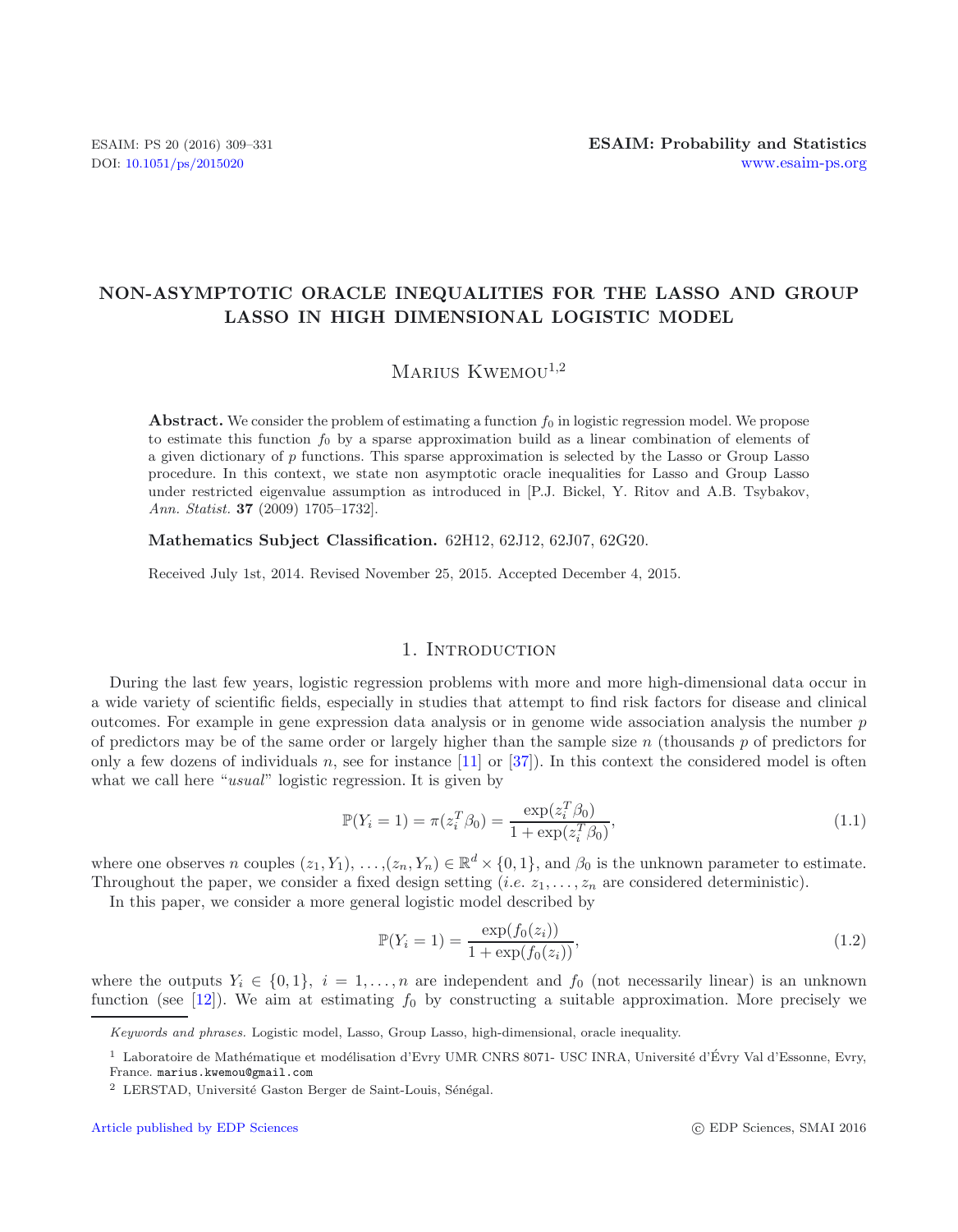estimate  $f_0$  by a sparse approximation of linear combination of elements of a given dictionary of functions  $\mathbb{D} = {\phi_1, \ldots, \phi_p}$ :  $\hat{f}(\cdot) := \sum_{j=1}^p \hat{\beta}_j \phi_j(\cdot)$ . Our purpose expresses the belief that, in many instances, even if p is large, only a subset of  $\mathbb D$  may be needed to approximate  $f_0$  well. This construction can be done by minimizing the empirical risk. However, it is well-known that with a large number of parameters in high dimensional data situations, direct minimization of empirical risk can lead to *Overfitting*: the classifier can only behave well in training set, and can be bad in test set. The procedure would also be unstable: since empirical risk is data dependent, hence random, small change in the data can lead to very different estimators. Penalization is used to overcome those drawbacks. One could use  $\ell_0$  penalization, *i.e.* penalized by the number of non zero coefficients (see for instance AIC, BIC [\[1,](#page-21-0) [34\]](#page-22-3)). Such a penalization would produce interpretable models, but leads to non convex optimization and there is not efficient algorithm to solve this problem in high dimensional framework. Tibshirani [\[32\]](#page-22-4) proposes to use  $\ell_1$  penalization, which is a regularization technique for simultaneous estimation and selection. This penalization leads to convex optimization and is important from computational point of view (as well as from theoretical point of view). As a consequence of the optimality conditions, regularization by the  $\ell_1$  penalty tends to produce some coefficients that are exactly zero and shrink others, thus the name of Lasso (Least Absolute Shrinkage and Selection Operator). There exist some algorithms to solve this convex problem, *glmnet* (see [\[10\]](#page-22-5)), *predictor-corector* (see [\[30\]](#page-22-6)) among the others.

A related Lasso-type procedure is the Group Lasso, where the covariates are assumed to be clustered in groups, and instead of  $\ell_1$ -penalty (summing the absolute values of each individual loading) the sum of Euclidean norms of the loadings in each group is used. It shares the same kind of properties as the Lasso, but encourages predictors to be selected in groups. This is useful when the set of predictors is partitioned into prescribed groups, only few being relevant in the estimation process. Group Lasso has numerous applications: when categorical predictors (factors) are present, the Lasso solution is not adequate since it only selects individual dummy variables instead of whole factors. In this case, categorical variables are usually represented as groups of dummy variables. In speech and signal processing for example, the groups may represent different frequency bands (see [\[21](#page-22-7)]).

### **1.1. Previously known results**

Recently, a great deal of attention has been focused on  $\ell_1$ -penalized based estimators. Most of this attention concerns regression models and  $\ell_1$ -penalized least squares estimator of parameters in high dimensional linear and non linear additive regression. Among them one can cite [\[3](#page-21-1)[,6](#page-21-2)[–8](#page-22-8)[,15](#page-22-9),[20\]](#page-22-10), who have studied the Lasso for linear model in nonparametric setting and proved sparsity oracle inequalities. Similar sparsity oracle inequalities are proved in [\[4\]](#page-21-3), and those results hold under the so-called *restricted eigenvalue assumption* on the Gram matrix. Those kind of results have been recently stated for the variants of the Lasso. For instance Lounici *et al*. [\[18\]](#page-22-11) under a group version of *restricted eigenvalue assumption* stated oracle inequalities in linear gaussian noise model under Group sparsity. Those results lead to the refinements of their previous results for multi-task learning (see [\[17](#page-22-12)]). The behavior of the Lasso and Group Lasso regarding their selection and estimation properties have been studied in: [\[16,](#page-22-13) [24](#page-22-14), [25,](#page-22-15) [29](#page-22-16), [39,](#page-22-17) [40](#page-22-18)] for Lasso in linear regression; [\[9](#page-22-19), [26\]](#page-22-20) for Group Lasso in linear regression; [\[14,](#page-22-21) [23](#page-22-22), [33\]](#page-22-23) for additive models. Few results on the Lasso and Group Lasso concern logistic regression model. Most of them are asymptotic results and concern the "usual" logistic regression model defined by [\(1.1\)](#page-0-0). Zou [\[41](#page-22-24)] shows consistency in variable selection for adaptive Lasso in generalized linear models when the number of covariables p is fixed. Huang *et al*. [\[13](#page-22-25)] prove sign consistency and estimation consistency for high-dimensional logistic regression. Meir *et al*. [\[22](#page-22-26)] shown consistency for the Group Lasso in "*usual*" logistic regression. Meir *et al*. [\[22\]](#page-22-26) shown consistency for the Group Lasso in "*usual*" logistic model [\(1.1\)](#page-0-0). To our knowledge there are only two non asymptotic results for the Lasso in logistic model: the first one is from Bach [\[2\]](#page-21-4), who provided bounds for excess risk (generalization performance) and estimation error in the case of "*usual*" logistic regression model under *restricted eigenvalue assumption* on the weighted Gram matrix. The second one is from van de Geer [\[35](#page-22-27)], who established non asymptotic oracle inequality for Lasso in high dimensional generalized linear models with Lipschitz loss functions. Non asymptotic results concerning Group Lasso for logistic regression model have been established by Negahban *et al.* [\[27\]](#page-22-28), with the assumption that  $f_0$  is linear.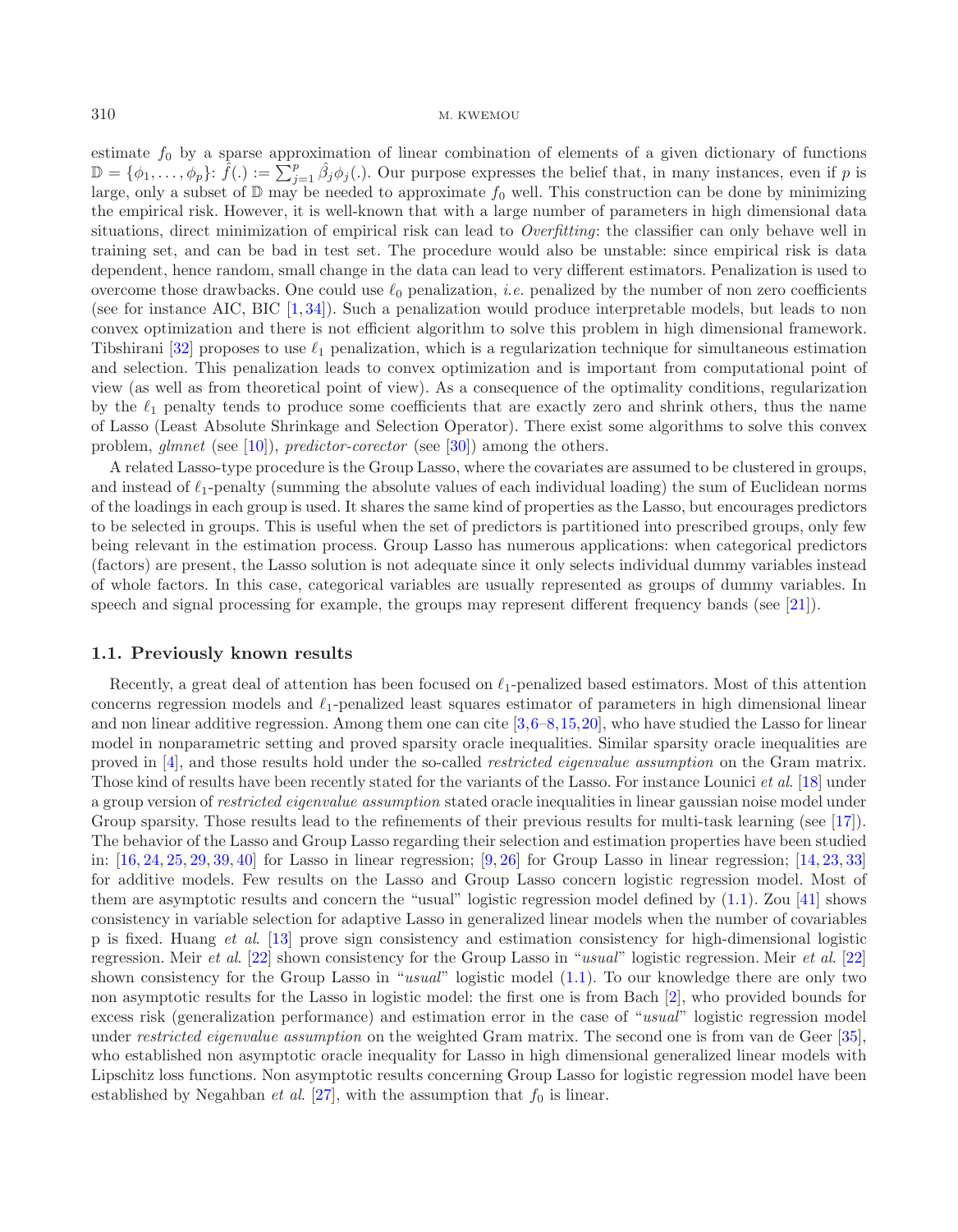In this paper, we state general non asymptotic oracle inequalities for the Lasso and Group Lasso in logistic model within the framework of high-dimensional statistics. We do not assume that  $f_0$  is linear. We first state "slow" oracle inequalities (see Thms. [2.1](#page-4-0) and [3.1\)](#page-8-0) with no assumption on the Gram matrix, on the regressors nor on the margin. Secondly we provide "fast" oracle inequalities (see Thms. [2.2](#page-4-1) and [3.2\)](#page-9-0) under *restricted eigenvalue assumption* and some technical assumptions on the regressors. In each case, we give, as a consequence, the bounds for excess risk,  $L_2(\frac{1}{n}\sum_{i=1}^n \delta_{z_i})$  and estimation errors for Lasso and Group Lasso in the "usual" logistic<br>regression. Our non asymptotic results lead to an adaptive data-driven weighting of the  $\ell_1$ -nor regression. Our non asymptotic results lead to an adaptive data-driven weighting of the  $\ell_1$ -norm (for the Lasso) and group norm (for the Group Lasso).

This paper is organized as follows. In Section [2,](#page-3-0) we describe our weighted Group Lasso estimation procedure and state non asymptotic oracle inequalities for the Group Lasso estimator. In Section [3](#page-8-1) we describe our weighted Lasso estimation procedure and state non asymptotic oracle inequalities for the Lasso estimator. In Sections [2.3](#page-5-0) and [3.3](#page-10-0) we give as a consequence the bounds for excess risk,  $L_2(\frac{1}{n}\sum_{i=1}^n \delta_{z_i})$  and estimation errors for Lasso and Group Lasso in the "*usual*" logistic regression [\(1.1\)](#page-0-0). The proofs are gathered in Section [5](#page-11-0) and Appendix.

#### **1.2. Definitions and notations**

Consider the matrix  $X = (\phi_j(z_i))_{1 \leq i \leq n, 1 \leq j \leq p}$  and  $\{G_l, l = 1, \ldots, g\}$  the partition of  $\{1, \ldots, p\}$ . For any  $\beta = (\beta_1, \ldots, \beta_p)^T = (\beta^1, \ldots, \beta^g)^T \in \mathbb{R}^p$ , where  $\beta^l = (\beta_j)_{j \in G_l}$  for  $l = 1, \ldots, g$ . Let  $f_\beta(.) = \sum_{j=1}^p \beta_j \phi_j(.) = \sum_{j=1}^p \beta_j \phi_j(.)$  $\sum_{l=1}^{g} \sum_{j \in G_l} \beta_j \phi_j(.)$ . With our notations

$$
(f_{\beta}(z_1),\ldots,f_{\beta}(z_n))^T=X\beta.
$$

We define the group norm of  $\beta$  as

$$
\|\beta\|_{2,q} = \left(\sum_{l=1}^{g} \left(\sum_{j \in G_l} \beta_j^2\right)^{\frac{q}{2}}\right)^{\frac{1}{q}} = \left(\sum_{l=1}^{g} \|\beta^l\|_2^q\right)^{\frac{1}{q}},
$$

for every  $1 \leq q < \infty$ . For  $\beta \in \mathbb{R}^p$   $K(\beta) = \{j \in \{1,\ldots,p\} : \beta_j \neq 0\}$  and  $J(\beta) = \{l \in \{1,\ldots,g\} : \beta^l \neq 0\}$ , respectively the set of relevant coefficients (which characterizes the sparsity of the vector  $\beta$ ) and the set of relevant groups. For all  $\delta \in \mathbb{R}^p$  and a subset  $I \subset \{1,\ldots,p\}$ , we denote by  $\delta_I$  the vector in  $\mathbb{R}^p$  that has the same coordinates as  $\delta$  on I and zero coordinates on the complement I<sup>c</sup> of I. Moreover |I| denotes the cardinality of I. For all  $h, f, g : \mathbb{R}^d \to R$ , we define the scalar products

$$
\langle f, h \rangle_n = \frac{1}{n} \sum_{i=1}^n h(z_i) f(z_i),
$$

and

$$
\langle f, h \rangle_g = \frac{1}{n} \sum_{i=1}^n h(z_i) f(z_i) \pi(g(z_i)) (1 - \pi(g(z_i))), \text{ where } \pi(t) = \frac{\exp(t)}{1 + \exp(t)}
$$

We use the notation

$$
q_f(h) = \frac{1}{n} \sum_{i=1}^{n} h(z_i) (Y_i - \pi(f(z_i))),
$$

 $||h||_{\infty} = \max_i |h(z_i)|$  and  $||h||_n = \sqrt{\langle h, h \rangle_n} = \sqrt{\frac{1}{n} \sum_{i=1}^n h^2(z_i)}$  which denote the  $L_2(\frac{1}{n} \sum_{i=1}^n \delta_{z_i})$  norm (empirical norm). We consider empirical risk (logistic loss) for logistic model

$$
\hat{R}(f) = \frac{1}{n} \sum_{i=1}^{n} \log(1 + \exp(f(z_i))) - Y_i f(z_i). \tag{1.3}
$$

·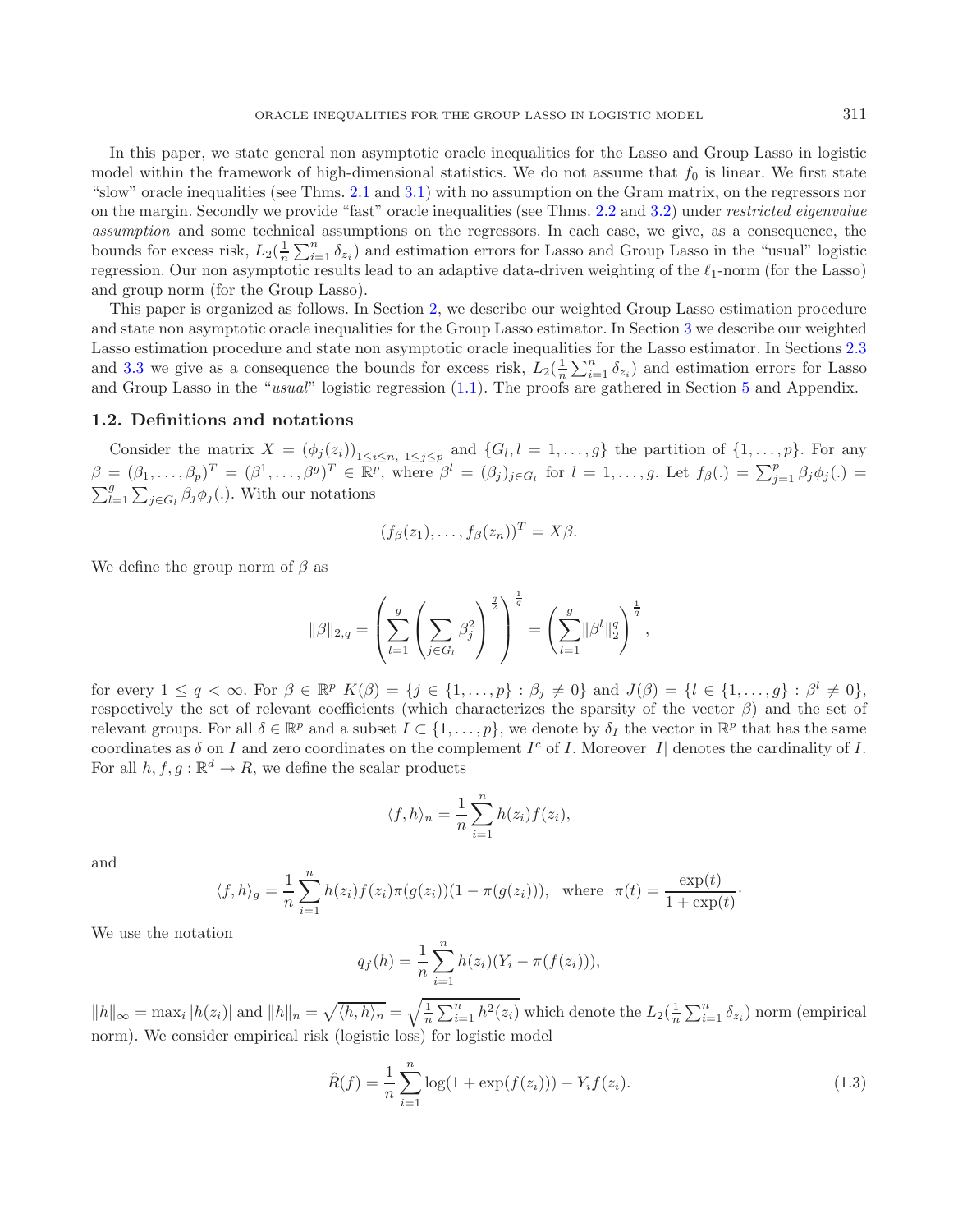We denote by R the expectation of  $\hat{R}$  with respect to the distribution of  $Y_1, \ldots, Y_n$ , *i.e.* 

<span id="page-3-2"></span>
$$
R(f) = \mathbb{E}(\hat{R}(f)) = \frac{1}{n} \sum_{i=1}^{n} \log(1 + \exp(f(z_i))) - \mathbb{E}(Y_i)f(z_i).
$$

It is clear that  $R(.)$  is a convex function and  $f_0$  is a minimum of  $R(.)$  when the model is well-specified (*i.e.* when  $(1.2)$  is satisfied). Note that with our notations

$$
R(f) = I\!\!E(\hat{R}(f)) = \hat{R}(f) + q_{f_0}(f). \tag{1.4}
$$

We shall use both the excess risk of  $f_{\hat{\beta}}, R(f_{\hat{\beta}}) - R(f_0)$  and the prediction loss  $||f_{\hat{\beta}} - f_0||_n^2$  to evaluate the quality<br>of the estimator. Note that  $R(f_{\hat{\beta}})$  corresponds to the average Kullback–Leibler diverge of the estimator. Note that  $R(f_{\hat{\beta}})$  corresponds to the average Kullback–Leibler divergence to the best model when the model is well-specified, and is common for the study of logistic regression.

### 2. Group Lasso for logistic regression model

#### <span id="page-3-0"></span>**2.1. Estimation procedure**

The goal is not to estimate the parameters of the "true" model (since there is no true parameter) but rather to construct an estimator that mimics the performance of the best model in a given class, whether this model is true or not. Our aim is then to estimate  $f_0$  in Model [\(1.2\)](#page-0-1) by a linear combination of the functions of a dictionary

<span id="page-3-1"></span>
$$
\mathbb{D} = \{\phi_1, \ldots, \phi_p\},\
$$

where  $\phi_j : \mathbb{R}^d \to \mathbb{R}$  and p possibly  $\gg n$ . The functions  $\phi_j$  can be viewed as estimators of  $f_0$  constructed from independent training sample or estimators computed using p different values of the tuning parame independent training sample, or estimators computed using  $p$  different values of the tuning parameter of the same method. They can also be a collection of basis functions, that can approximate  $f_0$ , like wavelets, splines, kernels,  $etc.$ . We implicitly assume that  $f_0$  can be well approximated by a linear combination

$$
f_{\beta}(.)=\sum_{j=1}^p \beta_j \phi_j(.),
$$

where  $\beta$  has to be estimated.

In this section we assume that the set of relevant predictors have known group structure, for example in gene expression data these groups may be gene pathways, or factor level indicators in categorical data. And we wish to achieves sparsity at the level of groups. This group sparsity assumption suggests us to use the Group Lasso method. We consider the Group Lasso for logistic regression (see [\[22](#page-22-26), [38](#page-22-29)]), where predictors are included or excluded in groups. The logistic Group Lasso is the minimizer of the following optimization problem

$$
f_{\hat{\beta}_{GL}} := \underset{f_{\beta} \in \Gamma}{\text{argmin}} \left\{ \hat{R}(f_{\beta}) + r \sum_{l=1}^{g} \omega_l ||\beta^l||_2 \right\},\tag{2.1}
$$

where

$$
\Gamma \subseteq \left\{ f_{\beta}(.)=\sum_{l=1}^{g} \sum_{j \in G_l} \beta_j \phi_j(.), \ \beta \in \mathbb{R}^p \right\}.
$$

The tuning parameter  $r > 0$  is used to adjust the trade-off between minimizing the loss and finding a solution which is sparse at the group level, *i.e.*, to a vector  $\beta$  such that  $\beta^l = 0$  for some of the groups  $l \in$  $\{1,\ldots,g\}$ . Sparsity is the consequence of the effect of non-differentiable penalty. This penalty can be viewed as an intermediate between  $\ell_1$  and  $\ell_2$  type penalty, which has the attractive property that it does variables selection at the group level. The weights  $\omega_l > 0$ , which we will define later, are used to control the amount of penalization per group.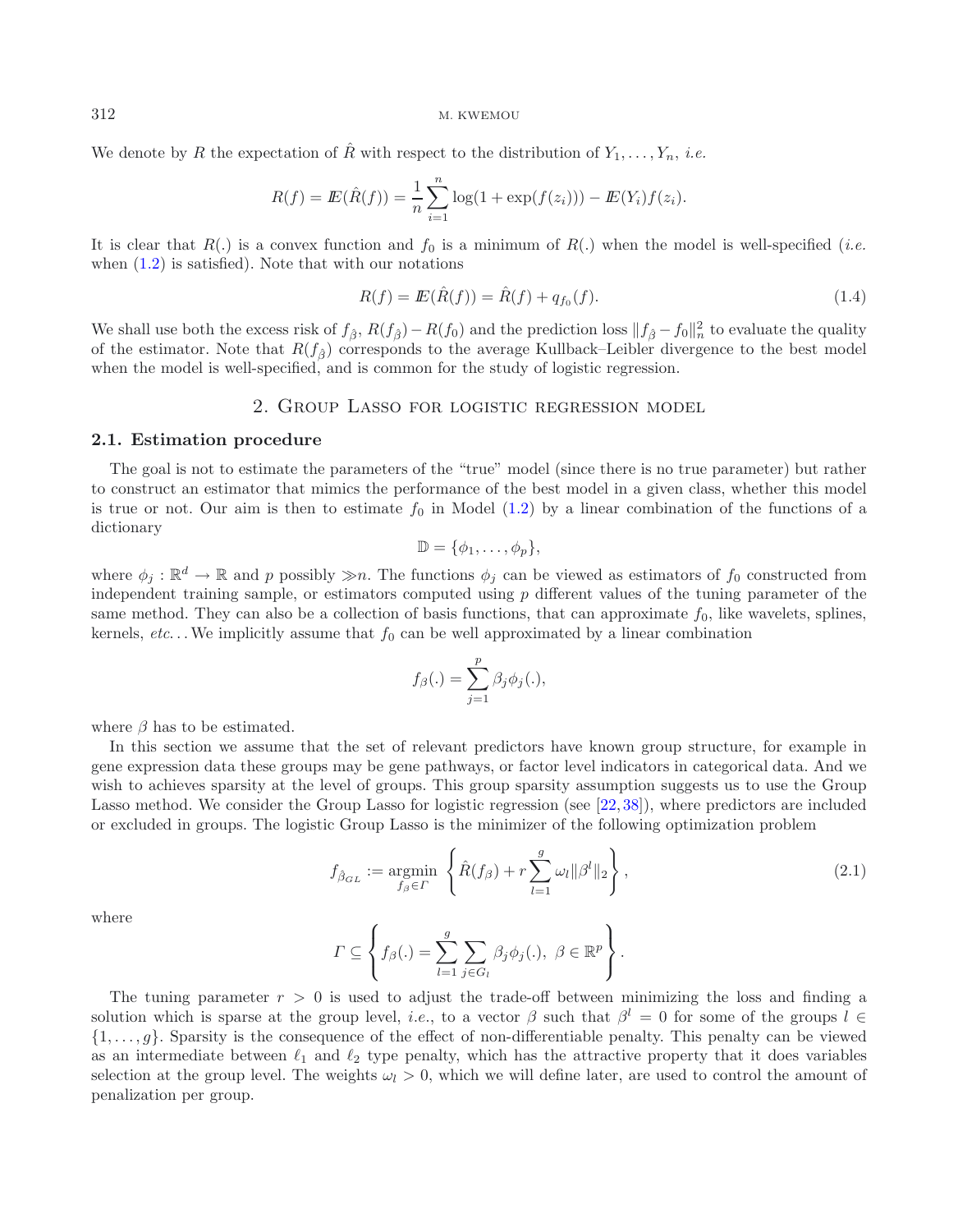### <span id="page-4-2"></span>**2.2. Oracle inequalities**

In this section we state non asymptotic oracle inequalities for excess risk and  $L_2(\frac{1}{n}\sum_{i=1}^n \delta_{z_i})$  loss of Group Lasso estimator. Consider the following assumptions:

<span id="page-4-0"></span>There exists a constant 
$$
0 < c_1 < \infty
$$
 such that  $\max_{1 \le i \le n} |f_0(z_i)| \le c_1$ . (B<sub>1</sub>)

There exists a constant 
$$
0 < c_2 < \infty
$$
 such that  $\max_{1 \le i \le n} \max_{1 \le j \le p} |\phi_j(z_i)| \le c_2$ . (B<sub>2</sub>)

There exists a constant 
$$
C_0
$$
 such that the set  $\Gamma = \Gamma(C_0) = \{f_\beta, \max_{1 \le i \le n} |f_\beta(z_i)| \le C_0\}$  is non-empty. (B<sub>3</sub>)

Assumptions  $(\mathbf{B}_1)$  $(\mathbf{B}_1)$  $(\mathbf{B}_1)$  and  $(\mathbf{B}_3)$  are technical assumptions useful to connect the excess risk and the  $L_2(\frac{1}{n}\sum_{i=1}^n \delta_{z_i})$ <br>loss (see Lem. 5.1). An assumption similar to  $(\mathbf{B}_r)$  has been used in [7] to prove o loss (see Lem. [5.1\)](#page-14-0). An assumption similar to  $(\mathbf{B}_1)$  $(\mathbf{B}_1)$  $(\mathbf{B}_1)$  has been used in [\[7\]](#page-22-30) to prove oracle inequality in gaussian regression model. The same kind of assumption as (**[B](#page-4-2)3**) has been made in [\[31\]](#page-22-31) to prove oracle inequality for support vector machine type with  $\ell_1$  complexity regularization.

**Theorem 2.1.** *Let*  $f_{\hat{\beta}_{GL}}$  *be the Group Lasso solution defined in* [\(2.1\)](#page-3-1) *with*  $r \geq 1$  *and* 

<span id="page-4-4"></span><span id="page-4-3"></span>
$$
\omega_l = \frac{2\sqrt{|G_l|}}{n} \sqrt{\frac{1}{2\pi \epsilon_{li}} \sum_{i=1}^n \phi_j^2(z_i) \left(x + \log p\right) + \frac{2c_2\sqrt{|G_l|}}{3n} \left(x + \log p\right)},\tag{2.2}
$$

*where*  $x > 0$ *. Under assumption*  $(\mathbf{B}_2)$  $(\mathbf{B}_2)$  $(\mathbf{B}_2)$ *, with probability at least*  $1 - 2 \exp(-x)$  *we have* 

$$
R(f_{\hat{\beta}_{GL}}) - R(f_0) \le \inf_{\beta \in \mathbb{R}^p} \left\{ R(f_{\beta}) - R(f_0) + 2r \|\beta\|_{2,1} \max_{1 \le l \le g} \omega_l \right\}.
$$
 (2.3)

The first part of the right hand of Inequality [\(2.3\)](#page-4-3) corresponds to the approximation error (bias). The selection of the dictionary can be very important to minimize this approximation error. It is recommended to choose a dictionary  $\mathbb D$  such that  $f_0$  could well be approximated by a linear combination of the functions of  $\mathbb D$ . The second part of the right hand of Inequality [\(2.3\)](#page-4-3) is the variance term and is usually referred as the rate of the oracle inequality. In Theorem [2.1,](#page-4-0) we speak about "slow" oracle inequality, with the rate at the order  $\|\beta\|_{2,1}\sqrt{\log p/n}$  for any  $\beta$ . Moreover this is a sharp oracle inequality in the sense that there is a constant 1 in front of term inf  $\{B(f_0) = B(f_0)\}$ . This result is obtained without any assumption on the Gram matrix in front of term  $\inf_{\beta \in \mathbb{R}^p} \{R(f_\beta) - R(f_0)\}$ . This result is obtained without any assumption on the Gram matrix  $(\Phi_n = X^T X/n)$ . In order to obtain oracle inequality with a "fast rate" of order  $\log p/n$  we need additional assumption on the restricted eigenvalue of the Gram matrix, namely the *restricted eigenvalue assumption*.

For some integer s such that  $1 \leq s \leq g$  and a positive number  $a_0$ , the following condition holds  $(RE_1)$ 

$$
\mu_1(s, a_0) := \min_{K \subseteq \{1, \dots p\} : |K| \le s} \ \min_{\Delta_K c \, \|a_K c\|_{2,1} \le a_0 \|\Delta_K\|_{2,1}} \frac{\|X\Delta\|_2}{\sqrt{n}\|\Delta_K\|_2} > 0.
$$

This is a natural extension to the Group Lasso of *restricted eigenvalue assumption* introduced in [\[4](#page-21-3)] (or Assumption  $(RE_3)$  $(RE_3)$  $(RE_3)$  used below) for the usual Lasso. The only difference lies on the set where the minimum is taken: for the Lasso the minimum is taken over  $\{\Delta \neq 0: ||\Delta_{K^c}||_1 \leq a_0 ||\Delta_K||_1\}$  whereas for the Group Lasso the minimum is over  $\{\Delta \neq 0: ||\Delta_{K^c}||_{2,1} \leq a_0 ||\Delta_K||_{2,1}\}.$  This assumption has already been used in [\[17,](#page-22-12)[18](#page-22-11)] to prove oracle inequality for linear gaussian noise model under Group sparsity and for multi-task learning. To emphasize the dependency of Assumption  $(RE<sub>1</sub>)$  $(RE<sub>1</sub>)$  $(RE<sub>1</sub>)$  on s and  $a<sub>0</sub>$  we will sometimes refer to it as  $RE(s, a<sub>0</sub>)$ .

<span id="page-4-1"></span>**Theorem 2.2.** Let  $f_{\hat{\beta}_{GL}}$  be the Group Lasso solution defined in [\(2.1\)](#page-3-1) with  $\omega_l$  defined as in [\(2.2\)](#page-4-4). Fix  $\eta > 0$  and  $1 \leq s \leq g$ , assume that  $(\mathbf{B}_1)$  $(\mathbf{B}_1)$  $(\mathbf{B}_1)$ ,  $(\mathbf{B}_2)$ ,  $(\mathbf{B}_3)$  and  $(\mathbf{RE}_1)$  $(\mathbf{RE}_1)$  $(\mathbf{RE}_1)$  are satisfied, with  $a_0 = 3 + 4/\eta$ . Thus with probability at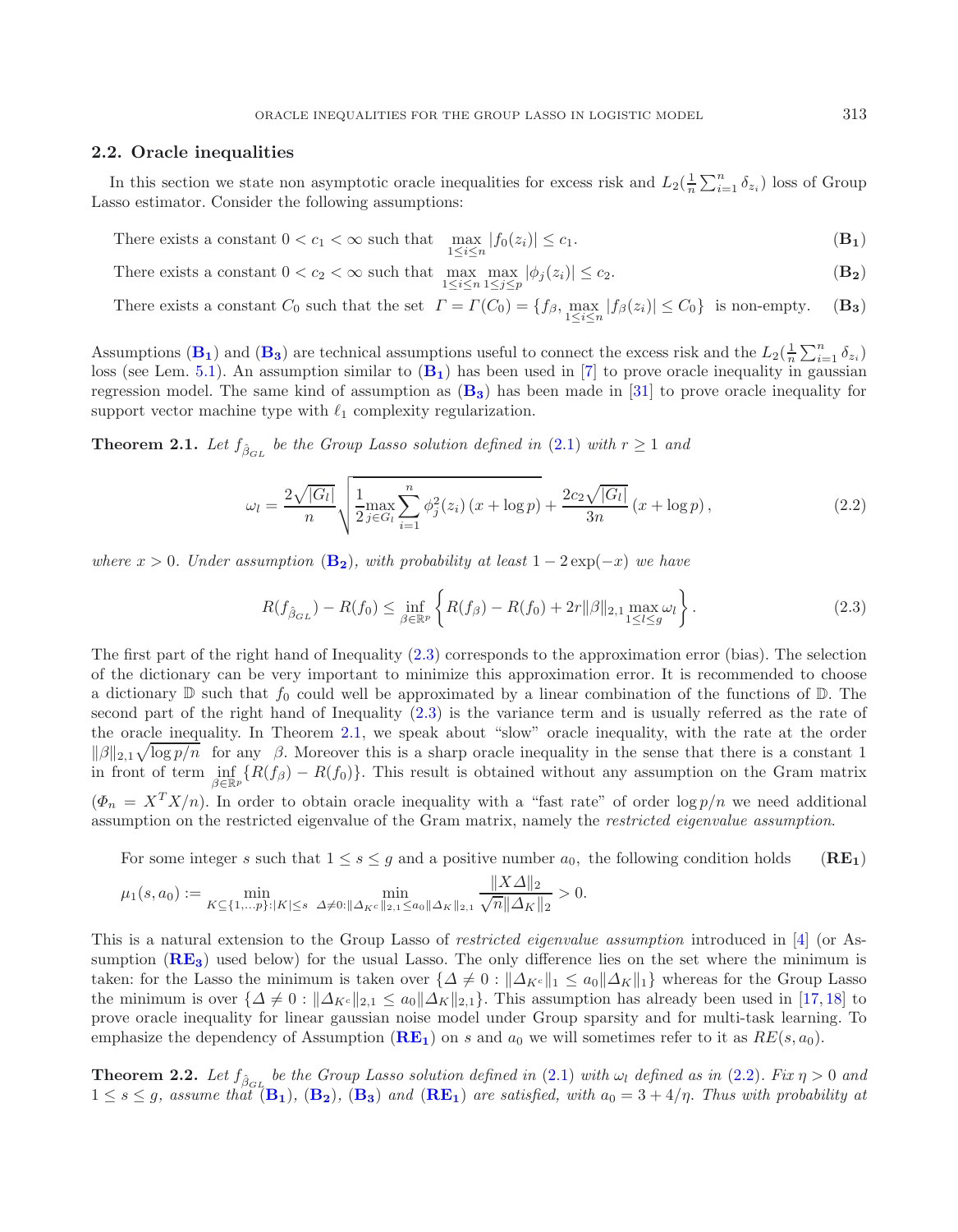$least 1-2 \exp(-x)$  *we have* 

$$
R(f_{\hat{\beta}_{GL}}) - R(f_0) \le (1+\eta) \inf_{f_{\beta} \in \Gamma} \left\{ R(f_{\beta}) - R(f_0) + \frac{c(\eta)|J(\beta)|r^2 \left(\max_{1 \le l \le g} \omega_l\right)^2}{c_0 \epsilon_0 \mu_1(s, a_0)^2} \right\},
$$
\n(2.4)

*and*

$$
||f_{\hat{\beta}_{GL}} - f_0||_n^2 \le \frac{c'_0}{4c_0\epsilon_0} (1+\eta) \inf_{f_{\beta} \in \Gamma} \left\{ ||f_{\beta} - f_0||_n^2 + \frac{4c(\eta)|J(\beta)|r^2 \left(\max_{1 \le l \le g} \omega_l\right)^2}{c'_0 c_0 \epsilon_0^2 \mu_1(s, a)^2} \right\},
$$
(2.5)

*where*  $c(\eta)$  *is a constant depending only on*  $\eta$ ;  $c_0 = c_0(C_0, c_1)$  *and*  $c'_0 = c'_0(C_0, c_1)$  *are constants depending on*<br> $C_0$  *and*  $c_1$ ;  $\epsilon_0 = \epsilon_0(c_1)$  *is a constant depending on*  $c_1$ ; *and*  $r > 1$  $C_0$  and  $c_1$ ;  $\epsilon_0 = \epsilon_0(c_1)$  *is a constant depending on*  $c_1$ ; and  $r \geq 1$ *.* 

In Theorem [2.2,](#page-4-1) the variance terms are of order  $\log p/n$ . Hence we say that the corresponding non asymptotic oracle inequalities have "fast rates". For the best of our knowledge, Inequalities  $(2.3)$ ,  $(2.4)$  and  $(2.5)$  are the first non asymptotic oracle inequalities for the Group Lasso in logistic regression model. These inequalities allow us to bound the prediction errors of Group Lasso by the best sparse approximation and a variance term. The major difference with existing results concerning Group Lasso for logistic regression model (see [\[22,](#page-22-26)[27\]](#page-22-28)) is that  $f_0$  is not necessarily linear.

**Remark 2.3.** Our results remain true if we assume that we are in the "neighborhood" of the target function. If we suppose that there exists  $\zeta$  such that  $\max_{1 \leq i \leq n} |f_{\beta}(z_i) - f_0(z_i)| \leq \zeta$ , then Lemma [5.1](#page-14-0) is still true.

**Remark 2.4.** The choice of the weights  $\omega_{\ell}$  comes from Bernstein's inequality. We could also use the following weights

$$
\omega'_{l} = \frac{2\sqrt{|G_{l}|}}{n} \sqrt{\frac{2\max\limits_{j\in G_{l}}\sum_{i=1}^{n} \mathbb{E}[\phi_{j}^{2}(z_{i})\epsilon_{i}^{2}](x+\log p) + \frac{2\sqrt{|G_{l}|}\max\limits_{1\leq i\leq n} \mathbb{E}[\phi_{j}(z_{i})]}{3n}} (x+\log p),
$$

where  $\epsilon_i = Y_i - \mathbb{E}[Y_i], i = 1, \ldots, n$ . Theorems [2.1](#page-4-0) and [2.2](#page-4-1) still hold true with such weights  $\omega'_i$ . But these weights depend on the unknown function  $f_0$  to be estimated through  $\mathbb{E}(\epsilon^2) - \pi(f_0(x)) - \pi(f_0(x))$ . This is the depend on the unknown function  $f_0$  to be estimated through  $I\!E(\epsilon_i^2) = \pi(f_0(z_i))(1 - \pi(f_0(z_i))$ . This is the reason<br>for using weights  $\omega_i$  slightly greater than  $\omega'$ . We also note that our weights are proportional to the s for using weights  $\omega_l$  slightly greater than  $\omega'_l$ . We also note that our weights are proportional to the square root of groups sizes, which is in acordance with the weights previously proposed for grouping strategies ( of groups sizes, which is in acordance with the weights previously proposed for grouping strategies (see [\[22\]](#page-22-26)).

# <span id="page-5-0"></span>**2.3. Special case:** *f***<sup>0</sup> linear**

<span id="page-5-4"></span>In this section we assume that  $f_0$  is a linear function *i.e.*  $f_0(z_i) = f_{\beta_0}(z_i) = \sum_{l=1}^g \sum_{j \in G_l} \beta_j z_{ij}$ . Denote In this section we assume that  $f_0$  is a fineral function *t.e.*  $f_0(x_i) = f_{\beta_0}(x_i) = \sum_{l=1}^{\infty} \sum_{j \in G_l} \beta_j x_{ij}$ . Denote<br>by  $X = (z_{ij})_{1 \le i \le n, 1 \le j \le p}$ , the design matrix. Let  $z_i = (z_{i1}, \ldots, z_{ip})^T$  be the ith row of the  $z^{(j)} = (z_{1j}, \ldots, z_{nj})^T$  is jth column. For  $i = 1, \ldots, n$ 

<span id="page-5-3"></span>
$$
\mathbb{P}(Y_i = 1) = \frac{\exp(z_i^T \beta_0)}{1 + \exp(z_i^T \beta_0)}.
$$
\n(2.6)

This corresponds to the "*usual*" logistic regression [\(1.1\)](#page-0-0) *i.e.* logistic model that allows linear dependency between  $z_i$  and the distribution of  $Y_i$ . In this context, the Group Lasso estimator of  $\beta_0$  is defined by

$$
\hat{\beta}_{GL} := \underset{\beta: \ f_{\beta} \in \Gamma}{\text{argmin}} \ \frac{1}{n} \sum_{i=1}^{n} \left\{ \log(1 + \exp(z_i^T \beta)) - Y_i z_i^T \beta \right\} + r \sum_{l=1}^{g} \omega_l ||\beta^l||_2. \tag{2.7}
$$

<span id="page-5-2"></span><span id="page-5-1"></span>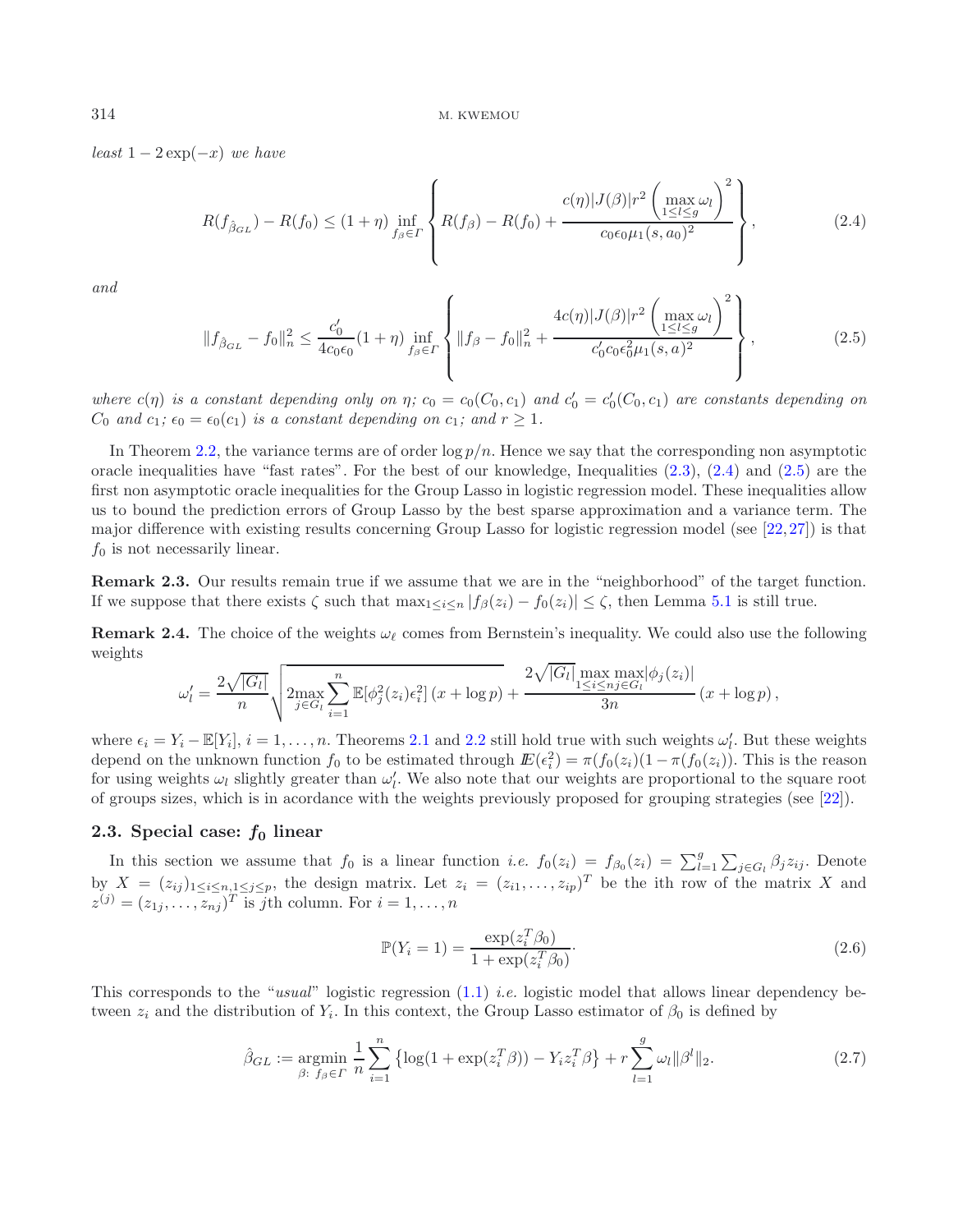**Corollary 2.5.** *Let assumption*  $\mathbb{RE}_1(s,3)$  $\mathbb{RE}_1(s,3)$  $\mathbb{RE}_1(s,3)$  *be satisfied and*  $|J(\beta_0)| \leq s$ , where  $1 \leq s \leq g$ . *Consider the Group Lasso estimator*  $f_{\hat{\beta}_{GL}}$  *defined by* [\(2.7\)](#page-5-3) *with* 

<span id="page-6-4"></span><span id="page-6-3"></span><span id="page-6-2"></span><span id="page-6-0"></span>
$$
\omega_l = \frac{2\sqrt{|G_l|}}{n} \sqrt{\frac{1}{2} \max_{j \in G_l} \sum_{i=1}^n z_{ij}^2 (x + \log p) + \frac{2c_2\sqrt{|G_l|}}{3n} (x + \log p)}
$$
(2.8)

*where*  $x > 0$ *. Under the assumptions of Theorem [2.2](#page-4-1), with probability at least*  $1 - 2 \exp(-x)$  *we have* 

$$
R(f_{\hat{\beta}_{GL}}) - R(f_{\beta_0}) \le \frac{9sr^2 \left(\max_{1 \le l \le g} \omega_l\right)^2}{\mu^2(s, 3)c_0 \epsilon_0}
$$
\n(2.9)

<span id="page-6-5"></span>
$$
||f_{\hat{\beta}_{GL}} - f_{\beta_0}||_n^2 \le \frac{9sr^2 \left(\max\limits_{1 \le l \le g} \omega_l\right)^2}{\mu^2(s, 3)c_0^2 \epsilon_0^2}
$$
\n(2.10)

$$
\|\hat{\beta}_{GL} - \beta_0\|_{2,1} \le \frac{12rs \left(\max_{1 \le l \le g} \omega_l\right)^2}{\mu^2(s, 3)c_0\epsilon_0(\min_{1 \le l \le g} \omega_l)}\tag{2.11}
$$

$$
\|\hat{\beta}_{GL} - \beta_0\|_{2,q}^q \le \left(\frac{12rs\left(\max_{1 \le l \le g} \omega_l\right)^2}{\mu^2(s,3)c_0\epsilon_0(\min_{1 \le l \le g} \omega_l)}\right)^q \quad \text{for all } 1 < q \le 2. \tag{2.12}
$$

<span id="page-6-1"></span>**Remark 2.6.** In logistic regression model [\(3.7\)](#page-10-1), if vector  $\beta_0$  is sparse, *i.e.*  $|J(\beta_0)| \leq s$ , then assumption (**[RE](#page-4-3)**<sub>1</sub>) implies that  $\beta_0$  is uniquely defined. Indeed, if there exists  $\beta^*$  such that for  $i = 1, \ldots, n$ ,  $\pi(z_i^T \beta_0) = \pi(z_i^T \beta^*)$ , it follows that  $X\beta_0 = X\beta^*$  and  $|I(\beta^*)| \leq s$ . Then according to assumption  $RE(s, g_0)$  with  $g$ follows that  $X\beta_0 = X\beta^*$  and  $|J(\beta^*)| \leq s$ . Then according to assumption  $RE(s, a_0)$  with  $a_0 \geq 1$ , we necessarily have  $\beta_2 = \beta^*$ . Indeed if  $RE(s, a_0)$  is satisfied with  $a_0 \geq 1$ , then  $\min\{|X\beta||_2 + |I(\beta)| \leq 2s, \beta \neq 0$ have  $\beta_0 = \beta^*$ . Indeed if  $RE(s, a_0)$  is satisfied with  $a_0 \geq 1$ , then  $\min\{\|X\beta\|_2 : |J(\beta)| \leq 2s, \beta \neq 0\} > 0$ .

**Remark 2.7** (Theoretical advantage of Group Lasso over the Lasso)**.** Concerning results on oracle inequality for the Group Lasso few results exist. The first oracle inequality for the Group Lasso in the additive regression model is due to [\[26\]](#page-22-20). Since then, some of these inequalities have been improved in Lounici *et al*. [\[18\]](#page-22-11), concerning in particular the gain on order rate. More precisely, Lounici *et al*. [\[18\]](#page-22-11) have found a rate of order log g/n for Group Lasso in gaussian linear model, which is better than is corresponding rate for the Lasso,  $\log p/n$  (since  $q \leq p$ ). This improvement seems mainly based on the assumption that the noise is gaussian. In our case (see proof of Thm. [2.1,](#page-4-0) formula [\(5.3\)](#page-12-0)) the empirical process involves non gaussian variables and thus their method should not apply in our context. However the probability that their results are true depends on  $g$  whereas the probability that our results hold does not depend on g.

We can find the rate of order  $\log g/n$  by choosing this constant x in the weights in a certain manner. Indeed, let us assume (without loss of generality) that the groups are all of equal size  $|G_1| = \cdots = |G_q| = m$ , so that  $p = m.g.$  Since the weights in [\(2.2\)](#page-4-4) are defined for all  $x > 0$ , if we take  $x = q \log q - \log m > 0$  where q is a positive constant such that  $q^q > m$ . Then the weights in [\(2.2\)](#page-4-4) become

$$
\omega_l = \frac{2\sqrt{|G_l|}}{n} \sqrt{\frac{1}{2\max_{j \in G_l} \sum_{i=1}^n \phi_j^2(z_i) \left[ (1+q) \log g \right] + \frac{2c_2\sqrt{|G_l|}}{3n} \left[ (1+q) \log g \right]},
$$

thus

$$
\omega_l^2 \sim \frac{\log g}{n},
$$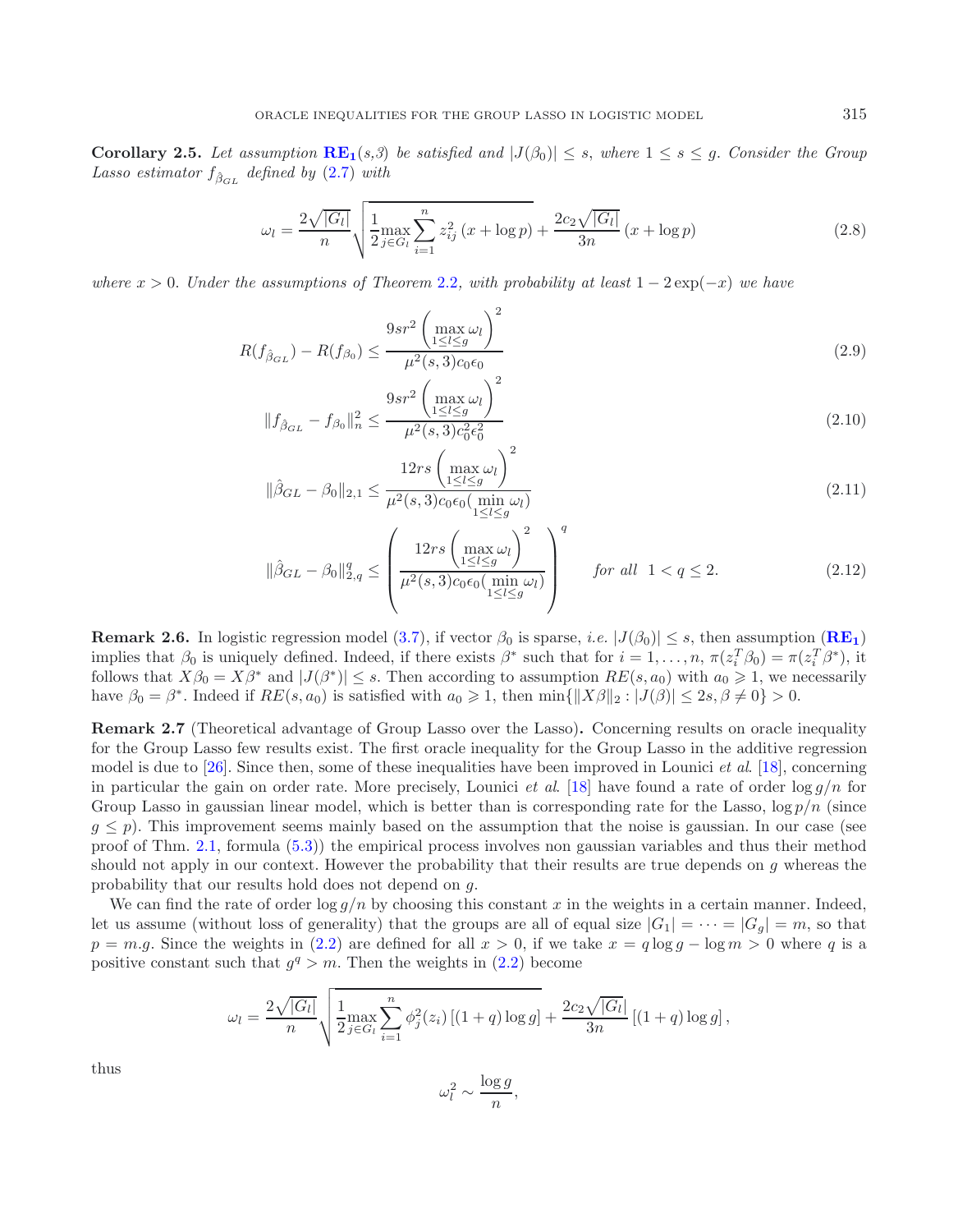and the results in Theorems [2.1](#page-4-0) and [2.2](#page-4-1) hold with probability at least

<span id="page-7-3"></span>
$$
1 - 2\frac{m}{g^q}.
$$

<span id="page-7-0"></span>In the special case where the  $q > 2m$  these results are true for all  $q > 0$ .

### **2.4. Non bounded functions**

The results of Corollary [2.5](#page-5-4) are obtained (as the consequence of Thm. [2.2\)](#page-4-1) with the assumptions that  $f_{\beta_0}$ and all  $f_\beta \in \Gamma$  are bounded. In some situations these assumptions could not be verified. In this section we will establish the same results without assuming  $(\mathbf{B}_1)$  $(\mathbf{B}_1)$  $(\mathbf{B}_1)$  or  $(\mathbf{B}_3)$  *i.e.* neither  $f_{\beta_0}$  nor  $f_{\beta}$  is bounded. We consider the Group Lasso estimator defined in [\(2.7\)](#page-5-3) and the following assumption:

For some integer s such that  $1 \leq s \leq g$  and a positive number  $a_0$ , the following condition holds (**RE**<sub>2</sub>)

$$
\mu_2(s, a_0) := \min_{K \subseteq \{1, \dots, p\} : |K| \le s} \min_{\Delta \neq 0 : \|\Delta_{K^c}\|_{2, 1} \le a_0 \|\Delta_K\|_{2, 1}} \frac{\Delta^T X^T D X \Delta}{n \|\Delta_K\|_2^2} > 0,
$$
  
where  $D = \text{Diag}(\text{var}(Y_i)).$ 

This is an extension of the assumption  $\mathbf{RE_1}$  $\mathbf{RE_1}$  $\mathbf{RE_1}$  to the weighted Gram matrix  $X^TDX/n$ .

**Theorem 2.8.** *Consider the Group Lasso estimator*  $f_{\hat{\beta}_{GL}}$  *defined by* [\(2.7\)](#page-5-3) *with*  $w_l$  *defined as in* [\(2.8\)](#page-6-0) *where*  $x > 0$ . Set  $v = \max_{1 \leq i \leq n} \max_{1 \leq l \leq g} ||z_i^l||_2$ . Let assumptions  $(\mathbf{B_2})$  $(\mathbf{B_2})$  $(\mathbf{B_2})$  and  $(\mathbf{RE_2})$  $(\mathbf{RE_2})$  $(\mathbf{RE_2})$  be satisfied with

<span id="page-7-4"></span><span id="page-7-2"></span><span id="page-7-1"></span>
$$
a_0 = \frac{3 \max_{1 \le l \le g} \omega_l}{\min_{1 \le l \le g} \omega_l}.
$$

<span id="page-7-5"></span>*If*  $r(1 + a_0)^2 \max_{1 \leq l \leq g} \omega_l \leq \frac{\mu_2^2}{3v|J|}$ , *with probability at least*  $1 - 2 \exp(-x)$  *we have* 

$$
R(f_{\hat{\beta}_{GL}}) - R(f_{\beta_0}) \le \frac{9(1+a_0)^2 J(\beta_0) |r^2 \left(\max_{1 \le l \le g} \omega_l\right)^2}{\mu_2^2(s,3)}
$$
\n(2.13)

$$
\|\hat{\beta}_{GL} - \beta_0\|_{2,1} \le \frac{6(1+a_0)^2 |J(\beta_0)| r \left(\max_{1 \le l \le g} \omega_l\right)}{\mu_2^2(s,3)}\tag{2.14}
$$

$$
\|\hat{\beta}_{GL} - \beta_0\|_{2,q}^q \le \left(\frac{6(1+a_0)^2 |J(\beta_0)| r \left(\max_{1 \le l \le g} \omega_l\right)}{\mu_2^2(s,3)}\right)^q \quad \text{for all } 1 < q \le 2. \tag{2.15}
$$

*Moreover if we assume that there exists*  $0 < \epsilon_0 \leq 1/2$  *such that* 

$$
\epsilon_0 \leq \pi(f_{\beta_0}(z_i))[1-\pi(f_{\beta_0}(z_i))] \quad \text{for all } i=1,\ldots,n
$$

*then,*

$$
||X\hat{\beta}_{GL} - X\beta_0||_n^2 \le \frac{36(1+a_0)^2|J(\beta_0)|r^2\left(\max_{1\le l\le g}\omega_l\right)^2}{\mu^2(s,3)\epsilon_0}.
$$
\n(2.16)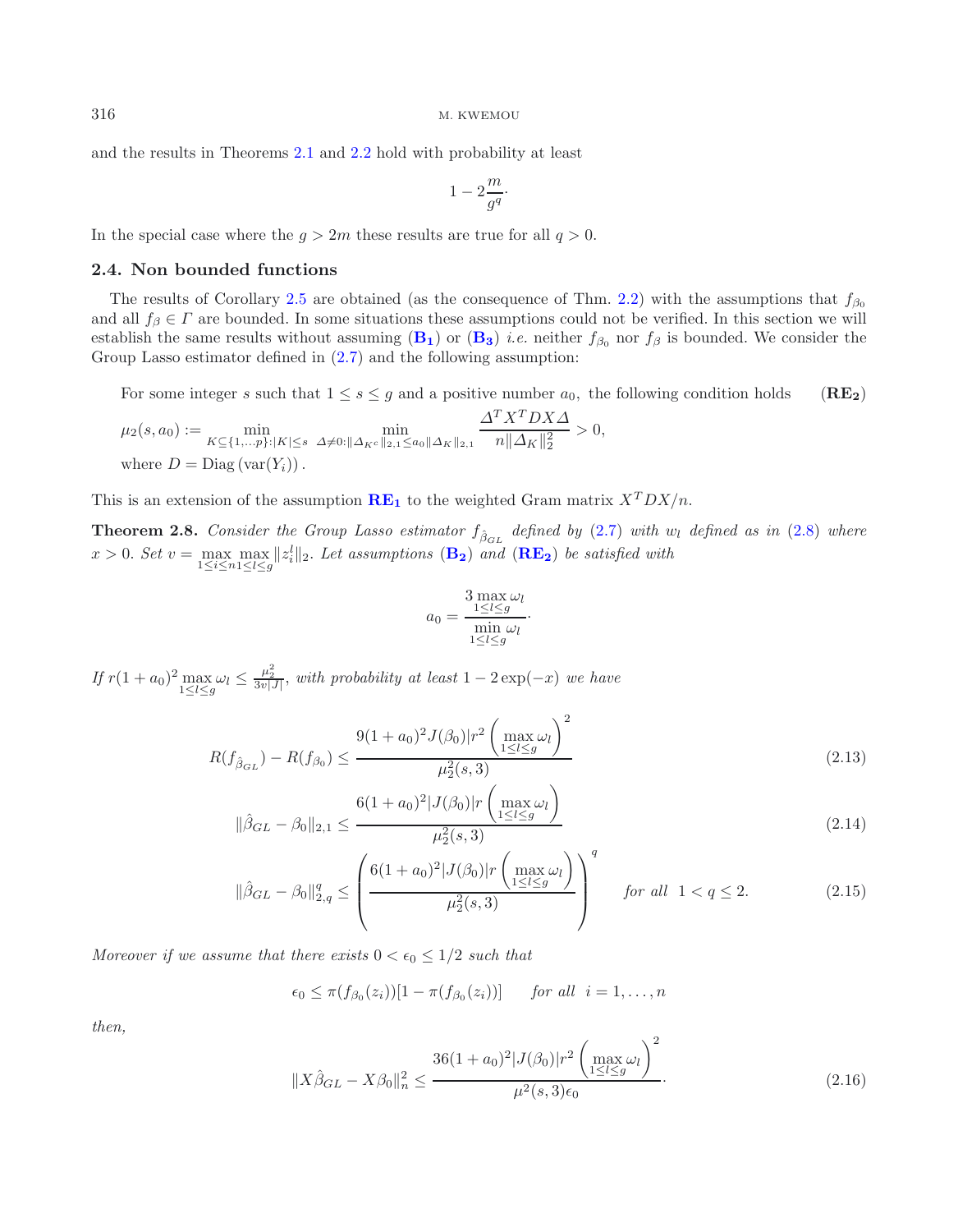Inequalities [\(2.14\)](#page-7-1) and [\(2.15\)](#page-7-2) are the extensions of the results in [\[2](#page-21-4)] for the Lasso to Group Lasso in logistic regression model.

In this section we studied some properties of the Group Lasso. However the Group Lasso is based on prior knowledge that the set of relevant predictors have known group structure. If this group sparsity condition is not satisfied, the sparsity can be achieve by simply using the Lasso. We will show in the next section how to adapt the results of this section to the Lasso.

# <span id="page-8-3"></span>3. Lasso for logistic regression

### <span id="page-8-1"></span>**3.1. Estimation procedure**

The Lasso estimator  $f_{\hat{\beta}_L}$  is defined as a minimizer of the following  $\ell_1$ -penalized empirical risk

<span id="page-8-0"></span>
$$
f_{\hat{\beta}_L} := \underset{f_\beta \in \Gamma}{\text{argmin}} \left\{ \hat{R}(f_\beta) + r \sum_{j=1}^p \omega_j |\beta_j| \right\},\tag{3.1}
$$

where the minimum is taken over the set

<span id="page-8-2"></span>
$$
\Gamma \subseteq \left\{ f_{\beta}(.)=\sum_{j=1}^p \beta_j \phi_j(.), \ \beta=(\beta_1,\ldots,\beta_p) \in \mathbb{R}^p \right\}
$$

and  $\omega_i$  are positive weights to be specified later. The "classical" Lasso penalization corresponds to  $\omega_i = 1$ , where  $r$  is the tuning parameter which makes balance between goodness-of-fit and sparsity. The Lasso estimator has the property that it does predictors selection and estimation at the same time. Indeed for large values of  $\omega_j$ , the related components  $\hat{\beta}_j$  are set exactly to 0 and the other are shrunken toward zero.

### **3.2. Oracle inequalities**

In this section we provide non asymptotic oracle inequalities for the Lasso in logistic regression model.

**Theorem 3.1.** Let  $f_{\hat{\beta}_L}$  be the  $\ell_1$ -penalized minimum defined in [\(3.1\)](#page-8-3). Let assumption  $(\mathbf{B_2})$  $(\mathbf{B_2})$  $(\mathbf{B_2})$  be satisfied. (A) Let  $x > 0$  be fixed and  $r \ge 1$ *. For*  $j = \{1, ..., p\}$ *, let* 

$$
\omega_j = \frac{2}{n} \sqrt{\frac{1}{2} \sum_{i=1}^n \phi_j^2(z_i)(x + \log p)} + \frac{2c_2(x + \log p)}{3n}.
$$
\n(3.2)

*Thus with probability at least*  $1 - 2 \exp(-x)$  *we have* 

$$
R(f_{\hat{\beta}_L}) - R(f_0) \le \inf_{\beta \in \mathbb{R}^p} \left\{ R(f_{\beta}) - R(f_0) + 2||\beta||_1 r \max_{1 \le j \le p} \omega_j \right\}
$$

(B) Let  $A > 2\sqrt{c_2}$ . For  $j = \{1, ..., p\}$ , let  $\omega_j = 1$ , and

$$
r = A \sqrt{\frac{\log p}{n}}.
$$

*Thus with probability at least*  $1 - 2p^{1-A^2/4c_2}$  *we have* 

$$
R(f_{\hat{\beta}_L}) - R(f_0) \leq \inf_{\beta \in \mathbb{R}^p} \left\{ R(f_{\beta}) - R(f_0) + 2A ||\beta||_1 r \sqrt{\frac{\log p}{n}} \right\}.
$$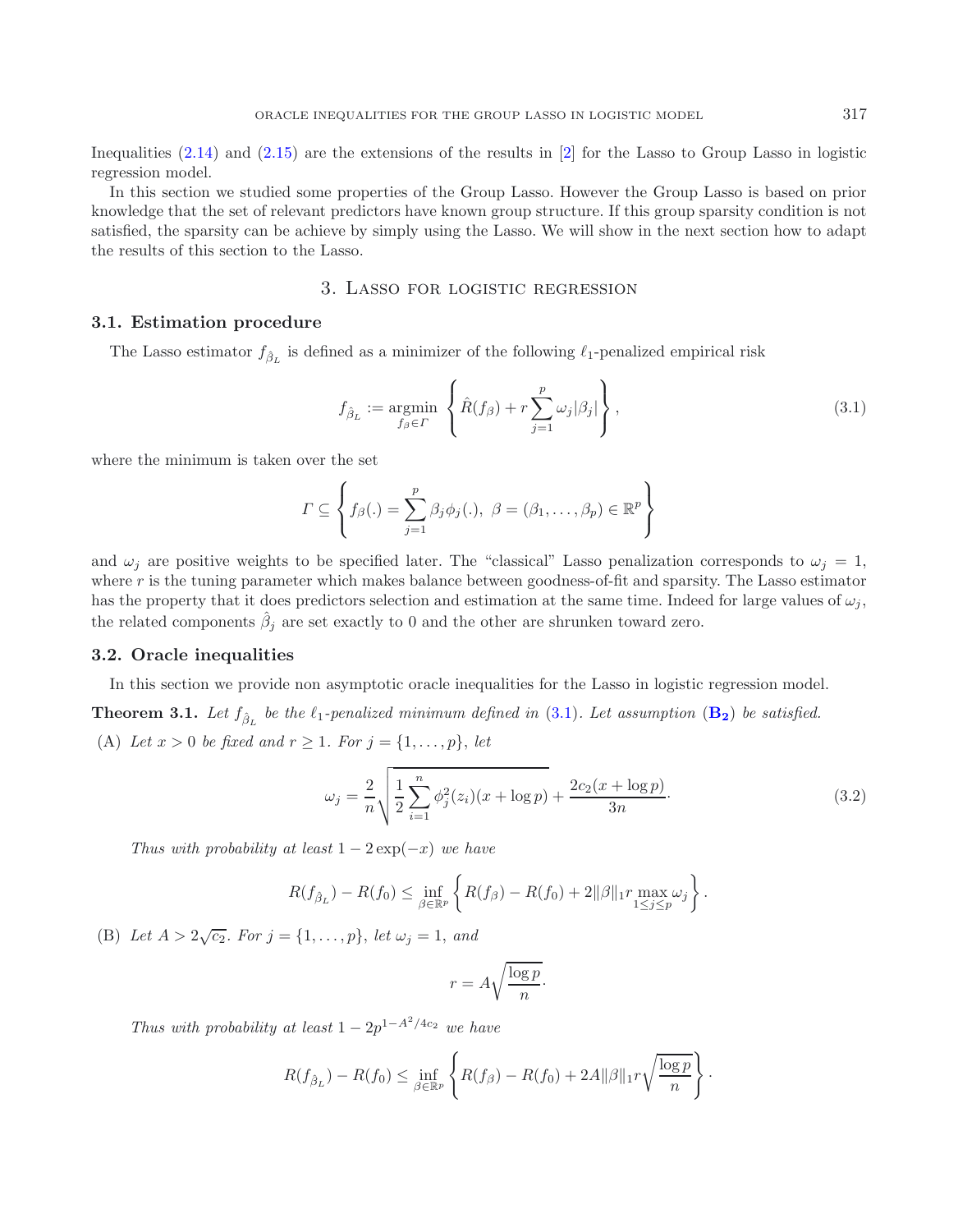As previously, the variance terms are of order  $\|\beta\|_1 \sqrt{\log p/n}$  for any  $\beta$ . Hence these are sharp oracle inequali-<br>s with "slow" rates. These results are obtained without any assumption on the Gram matrix. To obtain ora ties with "slow" rates. These results are obtained without any assumption on the Gram matrix. To obtain oracle inequalities with a "fast rate", of order  $\log p/n$ , we need the restricted eigenvalue condition.

<span id="page-9-0"></span>For some integer s such that  $1 \leq s \leq p$  and a positive number  $a_0$ , the following condition holds (**RE**<sub>3</sub>)

<span id="page-9-3"></span>
$$
\mu(s, a_0) := \min_{K \subseteq \{1, \dots, p\} : |K| \le s} \ \min_{\Delta K^c \| 1 \le a_0 \| \Delta K \|_1} \frac{\|X\Delta\|_2}{\sqrt{n} \|\Delta K\|_2} > 0.
$$

This assumption has been introduced in [\[4\]](#page-21-3), where several sufficient conditions for this assumption are described. This condition is known to be one of the weakest to derive "fast rates" for the Lasso. For instance conditions on the Gram matrix used to prove oracle inequality in [\[6](#page-21-2)[–8](#page-22-8)] are more restrictive than *restricted eigenvalue assumption*. In those papers either  $\Phi_n$  is positive definite, or mutual coherence condition is imposed. We refer to [\[36\]](#page-22-32) for a complete comparison of the assumptions used to prove oracle inequality for the Lasso. Especially it is proved that *restricted eigenvalue assumption* is weaker than the neighborhood stability or irrepresentable condition.

<span id="page-9-1"></span>**Theorem 3.2.** Let  $f_{\hat{\beta}_L}$  be the  $\ell_1$ -penalized minimum defined in [\(3.1\)](#page-8-3). Fix  $\eta > 0$  and  $1 \leq s \leq p$ . Assume that  $({\bf B}_1)$  $({\bf B}_1)$  $({\bf B}_1)$ ,  $({\bf B}_2)$ ,  $({\bf B}_3)$  *and*  $({\bf RE}_3)$  $({\bf RE}_3)$  $({\bf RE}_3)$  *are satisfied, with*  $a_0 = 3 + 4/\eta$ .

(A) Let  $x > 0$  be fixed and  $r \geq 1$ *. For*  $j = \{1, \ldots, p\}$ ,  $\omega_j$  defined as in [\(3.2\)](#page-8-2). Thus with probability at least  $1 - 2 \exp(-x)$  *we have* 

$$
R(f_{\hat{\beta}_L}) - R(f_0) \le (1+\eta) \inf_{f_{\beta} \in \Gamma} \left\{ R(f_{\beta}) - R(f_0) + \frac{c(\eta)|K(\beta)|r^2 \left(\max_{1 \le j \le p} \omega_j\right)^2}{c_0 \epsilon_0 \mu^2(s, 3 + 4/\eta)} \right\},
$$
(3.3)

*and*

<span id="page-9-4"></span>
$$
||f_{\hat{\beta}_L} - f_0||_n^2 \le \frac{c_0'}{4c_0\epsilon_0} (1+\eta) \inf_{f_{\beta} \in \Gamma} \left\{ ||f_{\beta} - f_0||_n^2 + \frac{4c(\eta)|K(\beta)|r^2 \left(\max_{1 \le j \le p} \omega_j\right)^2}{c_0'c_0\epsilon_0^2\mu^2(s, 3 + 4/\eta)} \right\}.
$$
 (3.4)

<span id="page-9-2"></span>(B) Let  $A > 2\sqrt{c_2}$ . For  $j = \{1, ..., p\}$ , let  $\omega_j = 1$ , and

$$
r = A \sqrt{\frac{\log p}{n}}.
$$

*Thus with probability at least*  $1 - 2p^{1-A^2/4c_2}$  *we have* 

$$
R(f_{\hat{\beta}_L}) - R(f_0) \le (1+\eta) \inf_{f_{\beta} \in \Gamma} \left\{ R(f_{\beta}) - R(f_0) + \frac{A^2 c(\eta)}{c_0 \epsilon_0 \mu^2(s, 3 + 4/\eta)} \frac{|K(\beta)| r^2 \log p}{n} \right\},\tag{3.5}
$$

*and*

$$
||f_{\hat{\beta}_L} - f_0||_n^2 \le \frac{c_0'}{4c_0\epsilon_0} (1+\eta) \inf_{f_{\beta} \in \Gamma} \left\{ ||f_{\beta} - f_0||_n^2 + \frac{4c(\eta)A^2}{c_0'c_0\epsilon_0^2\mu^2(s, 3+4/\eta)} \frac{|K(\beta)|r^2 \log p}{n} \right\}.
$$
 (3.6)

*In both cases*  $c(\eta)$  *is a constant depending only on*  $\eta$ ;  $c_0 = c_0(C_0, c_1)$  *and*  $c'_0 = c'_0(C_0, c_1)$  *are constants* depending on  $C_0$  and  $c_1$ ; and  $\epsilon_0 = \epsilon_0(c_1)$  *is a constant depending on*  $c_1$ *.* 

In this theorem the variance terms are of order  $|K(\beta)| \log p/n$ . Such order in sparse oracle inequalities usually refer to "fast rate". This rate is of same kind of the one obtain in [\[4\]](#page-21-3) for linear regression model. For the best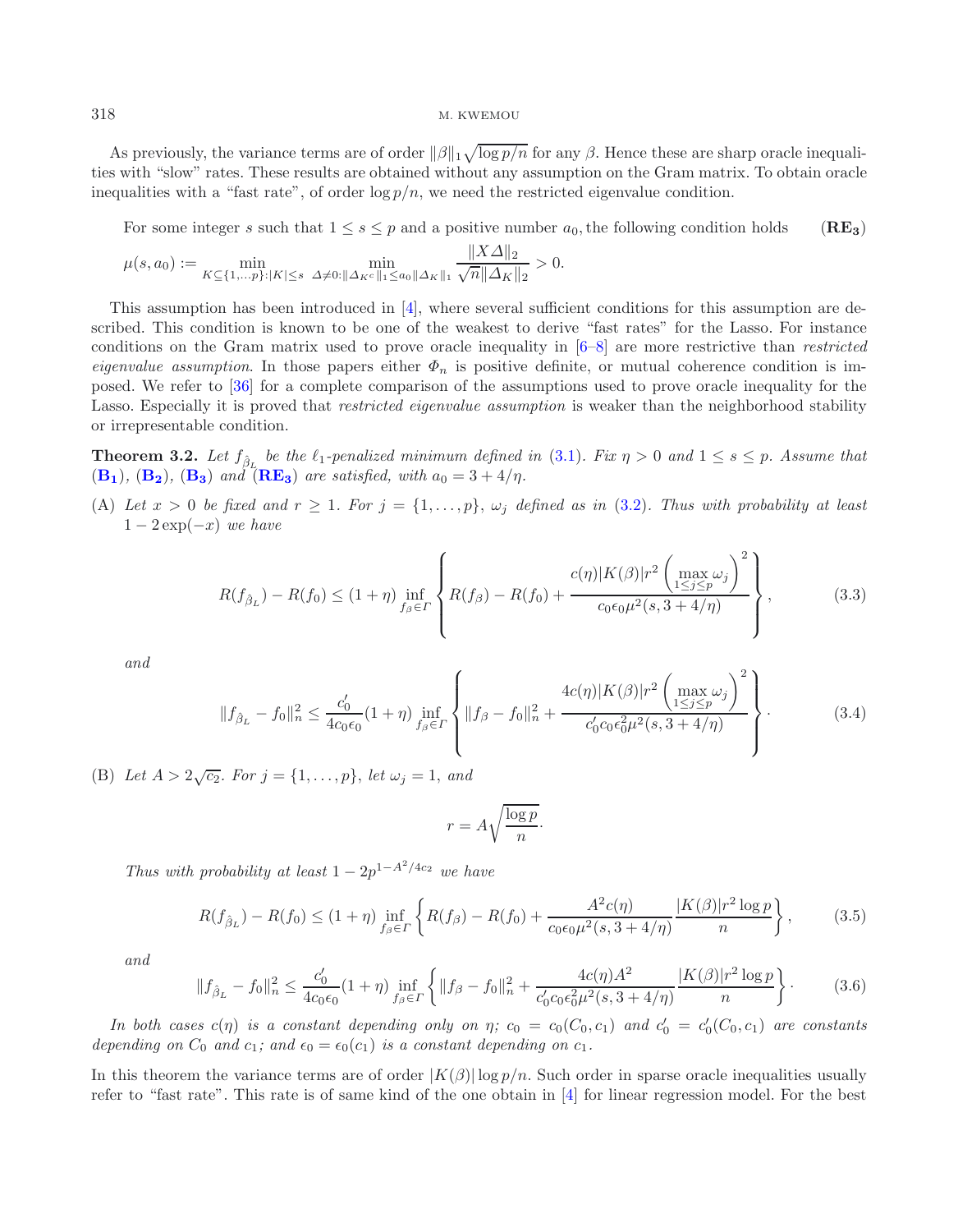of our knowledge,  $(3.4)$  and  $(3.6)$  are the first non asymptotic oracle inequalities for the  $L_2(\frac{1}{n}\sum_{i}^{n}\delta_{z_i})$  norm in<br>logistic model. Some non asymptotic oracle inequalities for excess risk like  $(3.3)$  or  $(3.5$ logistic model. Some non asymptotic oracle inequalities for excess risk like [\(3.3\)](#page-9-3) or [\(3.5\)](#page-9-4) have been established in [\[35](#page-22-27)] under different assumptions. Indeed, she stated oracle inequality for high dimensional generalized linear model with Lipschitz loss function, where logistic regression is a particular case. Her result assumes to be hold in the "neighborhood" of the target function, while our result is true for all bounded functions. Note also that our results hold under RE condition, which can be seen as empirical version of assumption C in [\[35\]](#page-22-27). The confidence (probability that result holds true) of Inequality [\(3.3\)](#page-9-3) does not depend on n or p while the confidence of her results depends on n and p. Moreover, the weights we proposed from Bernstein's inequality are different and easy to interpret.

### <span id="page-10-0"></span>**3.3. Special case:** *f***<sup>0</sup> linear**

In this section we assume that  $f_0$  is a linear function that is  $f_0(z_i) = f_{\beta_0}(z_i) = \sum_{j=1}^p \beta_{0j} z_{ij} = z_i^T \beta_0$ , where  $z_i = (z_{i1},\ldots,z_{ip})^T$ . Denote  $X = (z_{ij})_{1 \leq i \leq n, 1 \leq j \leq p}$  the design matrix. Thus for  $i = 1,\ldots,n$ 

<span id="page-10-3"></span><span id="page-10-2"></span><span id="page-10-1"></span>
$$
\mathbb{P}(Y_i = 1) = \pi(z_i^T \beta_0) = \frac{\exp(z_i^T \beta_0)}{1 + \exp(z_i^T \beta_0)}.
$$
\n(3.7)

The Lasso estimator of  $\beta_0$  is thus defined as

$$
\hat{\beta}_L := \underset{\beta: \ f_\beta \in \Gamma}{\text{argmin}} \left\{ \frac{1}{n} \sum_{i=1}^n \left\{ \log(1 + \exp(z_i^T \beta)) - Y_i z_i^T \beta \right\} + r \sum_{j=1}^p \omega_j |\beta_j| \right\}.
$$
\n(3.8)

<span id="page-10-5"></span>When the design matrix X has full rank, the solution of optimization problem  $(3.8)$  is usually unique. When  $p \gg n$  this infimum might not be unique.

**Corollary 3.3.** *Let assumption RE(s,3) be satisfied and*  $|K(\beta_0)| \leq s$ , *where*  $1 \leq s \leq p$ *. Consider the Lasso estimator*  $f_{\hat{\beta}_L}$  *defined by* [\(3.8\)](#page-10-2) *with* 

<span id="page-10-6"></span><span id="page-10-4"></span>
$$
\omega_j = \frac{2}{n} \sqrt{\frac{1}{2} \sum_{i=1}^n z_{ij}^2 (x + \log p)} + \frac{2c_2(x + \log p)}{3n}.
$$

*Under the assumptions of Theorem* [3.2](#page-9-0) *with probability at least* <sup>1</sup> <sup>−</sup> exp(−x) *we have*

$$
R(f_{\hat{\beta}_L}) - R(f_{\beta_0}) \le \frac{9sr^2 \left(\max\limits_{1 \le j \le p} \omega_j\right)^2}{\mu^2(s, 3)c_0\epsilon_0}
$$
\n(3.9)

$$
||f_{\hat{\beta}_L} - f_{\beta_0}||_n^2 \le \frac{9s^2r^2 \left(\max\limits_{1 \le j \le p} \omega_j\right)^2}{\mu^2(s, 3)c_0^2 \epsilon_0^2}
$$
\n(3.10)

$$
\|\hat{\beta}_L - \beta_0\|_1 \le \frac{12sr \left(\max\limits_{1 \le j \le p} \omega_j\right)^2}{\mu^2(s, 3)c_0\epsilon_0 \left(\min\limits_{1 \le j \le p} \omega_j\right)}\tag{3.11}
$$

$$
\|\hat{\beta}_L - \beta_0\|_q^q \le \left(\frac{12sr\left(\max\limits_{1\leq j\leq p}\omega_j\right)^2}{\mu^2(s,3)c_0\epsilon_0\left(\min\limits_{1\leq j\leq p}\omega_j\right)}\right)^q \quad \text{for all } 1 < q \leq 2. \tag{3.12}
$$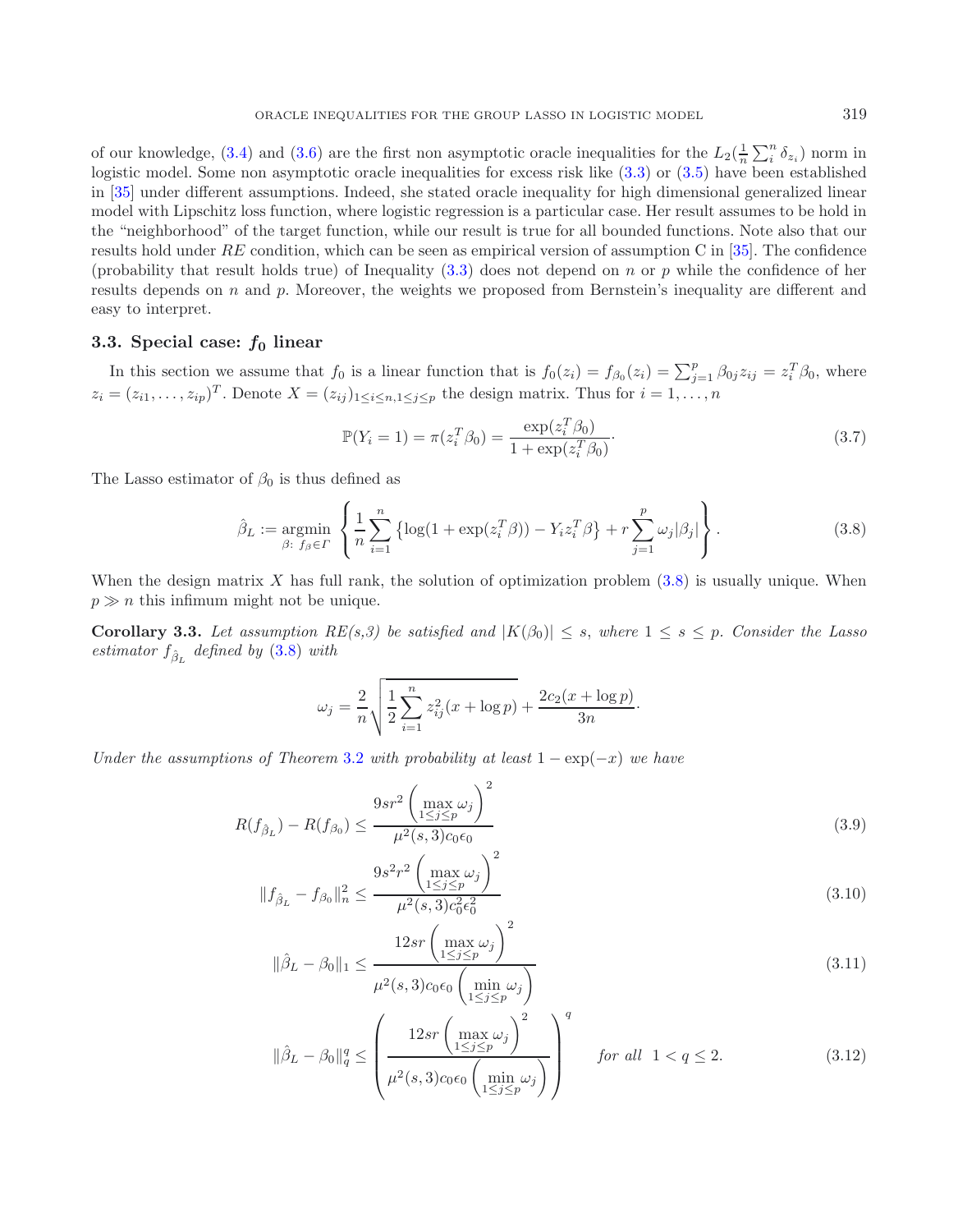$\iint r = A \sqrt{\log p/n}$  and  $\omega_j = 1$  *for all*  $j \in \{1, ..., p\}$  *we have the same results with probability at least*  $1 - \Omega_{\text{max}} - A^2/4c_2$  $2p^{1-A^2/4c_2}$ .

Line [\(3.9\)](#page-10-3) and Line [\(3.11\)](#page-10-4) of the corollary are similar to those of Theorem 5 in [\[2](#page-21-4)]. Note that, up to differences in constant factors, the rates obtained in this corollary are the same as those obtained in Theorem 7.2 in [\[4\]](#page-21-3) for linear model with an s-sparse vector. Remark [2.6](#page-6-1) remains true in this section.

### 4. CONCLUSION

In this paper we stated non asymptotic oracle inequalities for the Lasso and Group Lasso. Our results are non asymptotic: the number  $n$  of observations is fixed while the number  $p$  of covariates can grow with respect to  $n$ and can be much larger than n. The major difference with existing results concerning Group Lasso or Lasso for logistic regression model is that we do not assume that  $f_0$  is linear. First we provided sharp oracle inequalities for excess risk, with "slow" rates, with no assumption on the Gram matrix, on the regressors nor on the margin. Secondly, under RE condition we provided "fast" oracle inequalities for excess risk and  $L_2(\frac{1}{n}\sum_{i=1}^n \delta_{z_i})$  loss.<br>We also provided as a consequence of oracle inequalities the bounds for excess risk  $L_2(\frac{1}{n}\sum_{i=1$ We also provided as a consequence of oracle inequalities the bounds for excess risk,  $L_2(\frac{1}{n}\sum_{i=1}^{n} \delta_{z_i})$  error and estimation error in the case where the true function  $f_2$  is linear *("nevel"* logistic regressio estimation error in the case where the true function  $f_0$  is linear ("*usual*" logistic regression [\(1.1\)](#page-0-0)).

## <span id="page-11-2"></span><span id="page-11-1"></span>5. Proofs of main results

### <span id="page-11-0"></span>**5.1. Proof of Theorem [2.1](#page-4-0)**

Since  $\hat{\beta}_{GL}$  is the minimizer of  $\hat{R}(f_{\beta}) + r \sum_{l=1}^{g} \omega_{l} ||\beta^{l}||_{2}$ , we get

$$
R(f_{\hat{\beta}_{GL}}) - \frac{1}{n} \varepsilon^T X \hat{\beta}_{GL} + r \sum_{l=1}^g \omega_l ||\hat{\beta}_{GL}^l||_2 \leq R(f_{\beta}) - \frac{1}{n} \varepsilon^T X \beta + r \sum_{l=1}^g \omega_l ||\beta^l||_2,
$$

where  $\epsilon = (\epsilon_1, \ldots, \epsilon_n)^T$  with  $\epsilon_i = Y_i - \mathbb{E}[Y_i]$  for  $i = 1, \ldots, n$ . By applying Cauchy–Schwarz inequality, we obtain

$$
R(f_{\hat{\beta}_{GL}}) - R(f_0) \le R(f_{\beta}) - R(f_0) + \sum_{l=1}^{g} \frac{1}{n} \sqrt{\sum_{j \in G_l} \left(\sum_{i=1}^{n} \phi_j(z_i)\epsilon_i\right)^2} \|(\hat{\beta}_{GL} - \beta)^l\|_2
$$
  
+ 
$$
r \sum_{l=1}^{g} \omega_l \|\beta^l\|_2 - r \sum_{l=1}^{g} \omega_l \|\hat{\beta}_{GL}^l\|_2.
$$
 (5.1)

Set  $Z_l = n^{-1} \sqrt{\sum_{j \in G_l} (\sum_{i=1}^n \phi_j(z_i) \epsilon_i)^2}$ , for  $l \in \{1, ..., g\}$  and the event

$$
\mathcal{A} = \bigcap_{l=1}^{g} \left\{ Z_l \le r\omega_l/2 \right\}.
$$
\n(5.2)

We state the result on event A and find an upper bound of  $\mathbb{P}(\mathcal{A}^c)$ . On the event A:

$$
R(f_{\hat{\beta}_{GL}}) - R(f_0) \le R(f_{\beta}) - R(f_0) + r \sum_{l=1}^{g} \omega_l ||(\hat{\beta}_{GL} - \beta)^l||_2 + r \sum_{l=1}^{g} \omega_l ||\beta^l||_2 - r \sum_{l=1}^{g} \omega_l ||\hat{\beta}_{GL}^l||_2.
$$

This implies that

$$
R(f_{\hat{\beta}_{GL}}) - R(f_0) \le R(f_{\beta}) - R(f_0) + 2r \sum_{l=1}^{g} \omega_l ||\beta^l||_2.
$$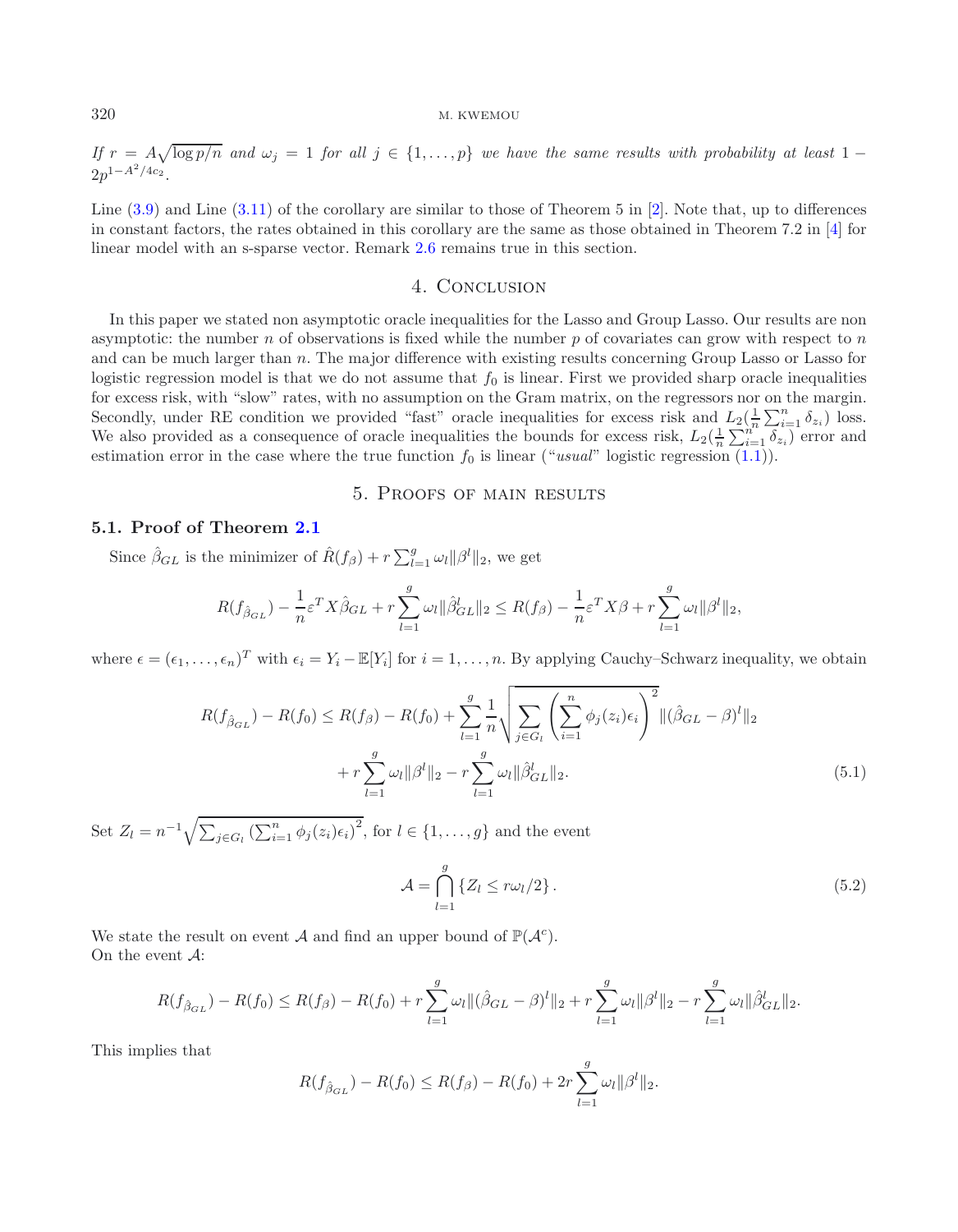We conclude that on the event  $\mathcal A$  we have

$$
R(f_{\hat{\beta}_{GL}}) - R(f_0) \le \inf_{\beta \in \mathbb{R}^p} \left\{ R(f_{\beta}) - R(f_0) + 2r||\beta||_{2,1} \max_{1 \le l \le g} \omega_l \right\}.
$$

We now come to the bound of  $\mathbb{P}(A^c)$  and write

$$
\mathbb{P}(\mathcal{A}^c) = \mathbb{P}\left(\bigcup_{l=1}^g \left\{ \sqrt{\sum_{j \in G_l} \left(\sum_{i=1}^n \phi_j(z_i)\epsilon_i\right)^2} > nr\omega_l/2 \right\} \right)
$$
(5.3)

$$
\leq \sum_{l=1}^{g} \mathbb{P}\left(\sqrt{\sum_{j\in G_l} \left(\sum_{i=1}^{n} \phi_j(z_i)\epsilon_i\right)^2} > nr\omega_l/2\right).
$$
\n(5.4)

For  $j \in G_l$  set  $T_j^l = \sum_{i=1}^n \phi_j(z_i) \epsilon_i$ , we have

$$
\mathbb{P}(\mathcal{A}^c) \leq \sum_{l=1}^g \mathbb{P}\left(\sqrt{\sum_{j \in G_l} (T_j^l)^2} > nr\omega_l/2\right)
$$
  
= 
$$
\sum_{l=1}^g \mathbb{P}\left(\sum_{j \in G_l} (T_j^l)^2 > (nr\omega_l)^2/4\right).
$$

Using the fact that, for all  $l \in \{1,\ldots,g\}$ 

$$
\left\{ \sum_{j \in G_l} (T_j^l)^2 > (nr\omega_l)^2/4 \right\} \subset \bigcup_{j \in G_l} \left\{ (T_j^l)^2 > \frac{(nr\omega_l)^2}{4|G_l|} \right\},\tag{5.5}
$$

it follows that

$$
\mathbb{P}(\mathcal{A}^c) \leq \sum_{l=1}^g \sum_{j \in G_l} \mathbb{P}\left(|T_j^l| > \frac{nr\omega_l}{2\sqrt{|G_l|}}\right).
$$

For  $j \in G_l$ , set  $v_j^l = \sum_{i=1}^n E(\phi_j^2 \epsilon_i^2)$ . Since  $\sum_{i=1}^n \phi_j^2(z_i) \geq 4v_j^l$ , we have

$$
\mathbb{P}\left(|T_j^l| > \frac{nr\omega_l}{2\sqrt{|G_l|}}\right) \le \mathbb{P}\left(|T_j^l| > \sqrt{2v_j^l(x + \log p)} + \frac{c_2}{3}(x + \log p)\right), \quad r \ge 1.
$$

By applying Bernstein's inequality (see Lemma [A.4\)](#page-21-5) to the right hand side of the previous inequality we get

$$
\mathbb{P}\left(|T_j^l| > \frac{n\omega_l}{2\sqrt{|G_l|}}\right) \le 2\exp\left(-x - \log p\right).
$$

It follows that

$$
\mathbb{P}(\mathcal{A}^c) \le \sum_{l=1}^g \sum_{j \in G_l} \mathbb{P}\left(|T_j^l| > \frac{n\omega_l}{2\sqrt{|G_l|}}\right) \le 2\exp(-x). \tag{5.6}
$$

This ends the proof of the Theorem [2.1.](#page-4-0)  $\Box$ 

<span id="page-12-1"></span>

<span id="page-12-0"></span>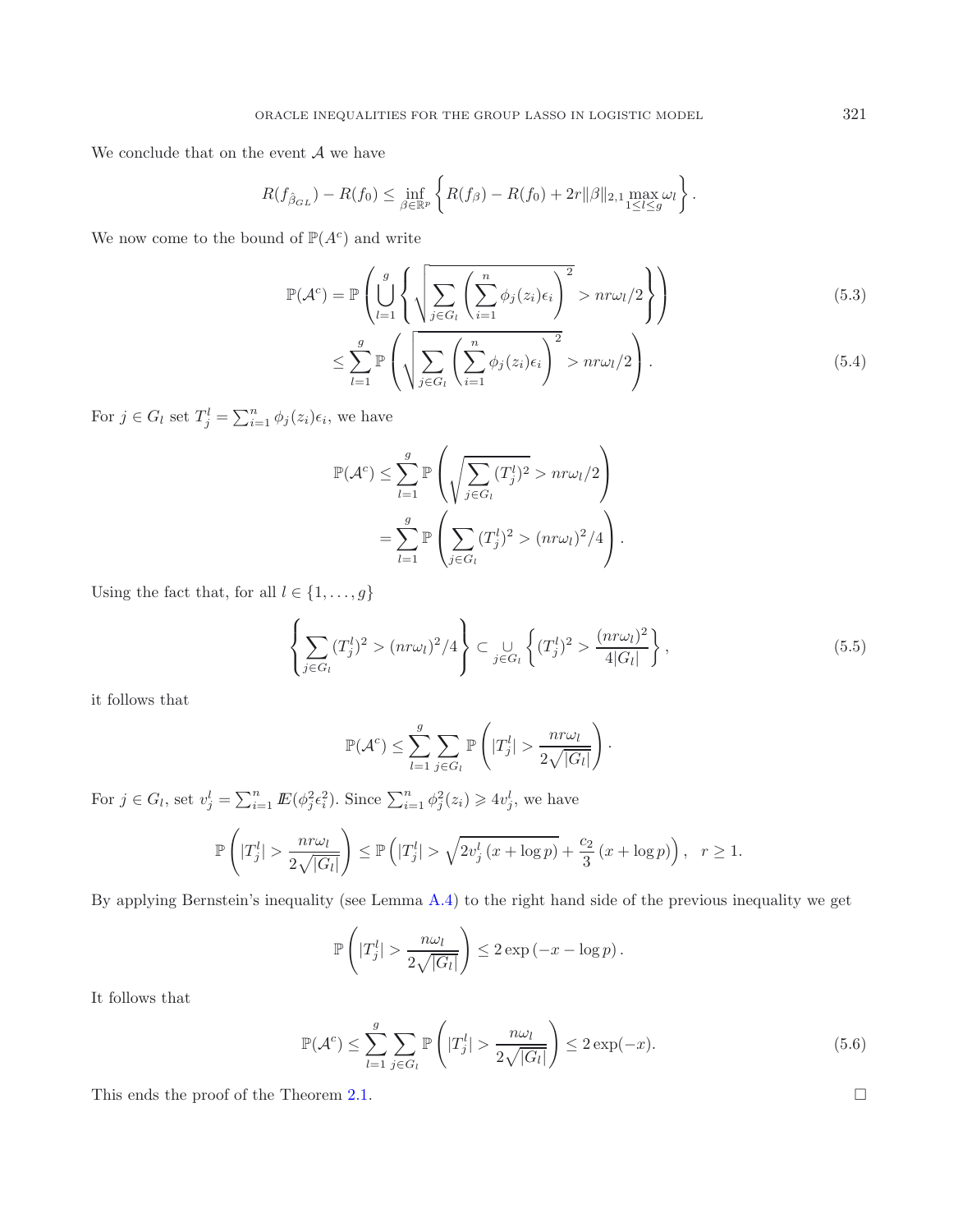## **5.2. Proof of Theorem [2.2](#page-4-1)**

Fix an arbitrary  $\beta \in \mathbb{R}^p$  such that  $f_{\beta} \in \Gamma$ . Set  $\delta = W(\hat{\beta}_{GL} - \beta)$  where  $W = \text{Diag}(W_1, \dots, W_p)$  is a block diagonal matrix, with  $W_l = \text{Diag}(\omega_l, \dots, \omega_l)$ . Since  $\hat{\beta}_{GL}$  is the minimizer of  $\hat{R}(f_\beta) + r \sum_{l=1}^g \omega_l ||\beta^l||_2$ , we get

<span id="page-13-0"></span>
$$
R(f_{\hat{\beta}_{GL}}) - \frac{1}{n} \varepsilon^T X \hat{\beta}_{GL} + r \sum_{l=1}^g \omega_l ||\hat{\beta}_{GL}^l||_2 \leq R(f_{\beta}) - \frac{1}{n} \varepsilon^T X \beta + r \sum_{l=1}^g \omega_l ||\beta^l||_2.
$$

On the event A defined in [\(5.2\)](#page-11-1), adding the term  $\frac{r}{2}$  $\sum_{l=1}^{g} \omega_l || (\hat{\beta}_{GL} - \beta)^l ||_2$  to both sides of inequality [\(5.1\)](#page-11-2) yields to

<span id="page-13-1"></span>
$$
R(f_{\hat{\beta}_{GL}}) + \frac{r}{2} \sum_{l=1}^{g} \omega_l \|(\hat{\beta}_{GL} - \beta)^l\|_2 \leq R(f_{\beta}) + r \sum_{l=1}^{g} \omega_l (\|(\hat{\beta}_{GL} - \beta)^l\|_2 - \|\hat{\beta}_{GL}^l\|_2 + \|\beta^l\|_2).
$$

<span id="page-13-2"></span>Since  $\| (\hat{\beta}_{GL} - \beta)^l \|_2 - \| \hat{\beta}_{GL}^l \|_2 + \| \beta^l \|_2 = 0$  for for  $l \notin J(\beta) = J$ , we have

$$
R(f_{\hat{\beta}_{GL}}) - R(f_0) + \frac{r}{2} \sum_{l=1}^{g} \omega_l \| (\hat{\beta}_{GL} - \beta)^l \|_2 \le R(f_\beta) - R(f_0) + 2r \sum_{l \in J} \omega_l \| (\hat{\beta}_{GL} - \beta)^l \|_2.
$$
 (5.7)

we get from equation [\(5.7\)](#page-13-0) that

<span id="page-13-4"></span>
$$
R(f_{\hat{\beta}_{GL}}) - R(f_0) \le R(f_{\beta}) - R(f_0) + 2r \sum_{l \in J} \omega_l \|(\hat{\beta}_{GL} - \beta)^l\|_2.
$$
\n(5.8)

Consider separately the two events:

$$
\mathcal{A}_1 = \{2r \sum_{l \in J} \omega_l ||(\hat{\beta}_{GL} - \beta)^l||_2 \leq \eta(R(f_\beta) - R(f_0))\},\
$$

and

$$
\mathcal{A}_1^c = \{ \eta(R(f_\beta) - R(f_0)) < 2r \sum_{l \in J} \omega_l \| (\hat{\beta}_{GL} - \beta)^l \|_2 \}. \tag{5.9}
$$

On the event  $\mathcal{A} \cap \mathcal{A}_1$ , we get from [\(5.8\)](#page-13-1)

<span id="page-13-3"></span>
$$
R(f_{\hat{\beta}_{GL}}) - R(f_0) \le (1 + \eta)(R(f_{\beta}) - R(f_0)),\tag{5.10}
$$

and the result follows. On the event  $A \cap A_1^c$ , all the following inequalities are valid. On one hand, by applying Cauchy–Schwarz inequality, we get from  $(5.8)$  that Cauchy–Schwarz inequality, we get from [\(5.8\)](#page-13-1) that

$$
R(f_{\hat{\beta}_{GL}}) - R(f_0) \le R(f_{\beta}) - R(f_0) + 2r\sqrt{|J(\beta)|} \sqrt{\sum_{l \in J} \omega_l^2 ||(\hat{\beta}_{GL} - \beta)^l||_2^2}
$$
  
 
$$
\le R(f_{\beta}) - R(f_0) + 2r\sqrt{|J(\beta)||\delta_J||_2}.
$$
 (5.11)

On the other hand we get from equation [\(5.7\)](#page-13-0) that

$$
\frac{1}{2}\sum_{l=1}^{g}\omega_{l}\|(\hat{\beta}_{GL}-\beta)^{l}\|_{2} \leq R(f_{\beta})-R(f_{0})+2r\sum_{l\in J}\omega_{l}\|(\hat{\beta}_{GL}-\beta)^{l}\|_{2},
$$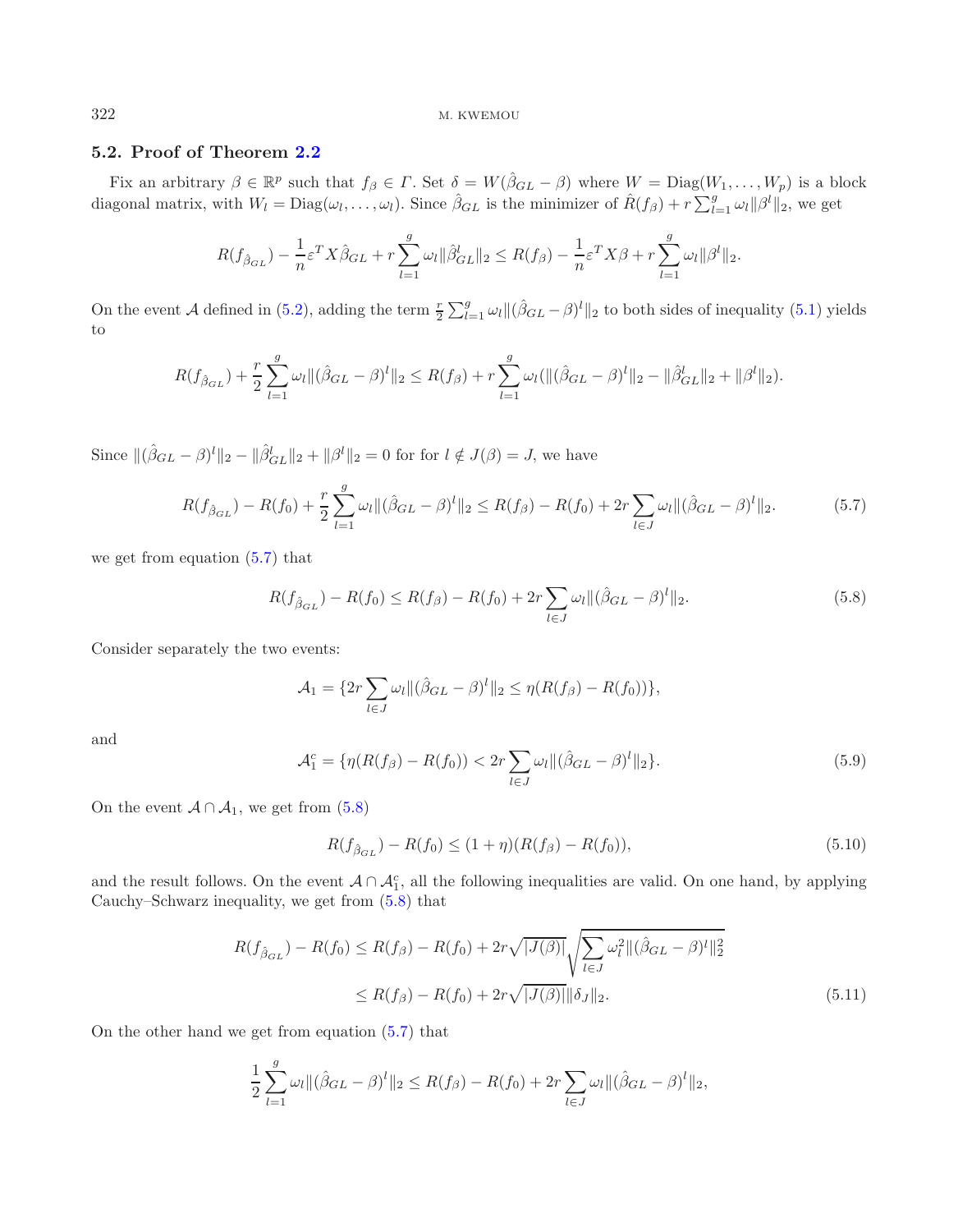and using [\(5.9\)](#page-13-2) we obtain

$$
\frac{1}{2} \sum_{l \in J} \omega_l \|(\hat{\beta}_{GL} - \beta)^l\|_2 + \frac{1}{2} \sum_{l \in J^c} \omega_l \|(\hat{\beta}_{GL} - \beta)^l\|_2 \leq \frac{2}{\eta} \sum_{l \in J} \omega_l \|(\hat{\beta}_{GL} - \beta)^l\|_2 + 2 \sum_{l \in J} \omega_l \|(\hat{\beta}_{GL} - \beta)^l\|_2,
$$

which implies

<span id="page-14-1"></span><span id="page-14-0"></span>
$$
\|\delta_{J^c}\|_{2,1}\leq (3+4/\eta)\|\delta_J\|_{2,1}.
$$

We can therefore apply assumption  $(\mathbf{RE}_1)$  $(\mathbf{RE}_1)$  $(\mathbf{RE}_1)$  with  $a_0 = 3 + 4/\eta$ , and conclude that

$$
\mu_1^2 \|\delta_J\|_2^2 \le \frac{\|X\delta\|_2^2}{n} = \frac{1}{n} (\hat{\beta}_{GL} - \beta)^T W X^T X W (\hat{\beta}_{GL} - \beta) \le (\max_{1 \le l \le g} \omega_l)^2 \|f_{\hat{\beta}_{GL}} - f_{\beta}\|_n^2. \tag{5.12}
$$

Gathering equations  $(5.11)$  and  $(5.12)$  we get

$$
R(f_{\hat{\beta}_{GL}}) - R(f_0) \le R(f_{\beta}) - R(f_0) + 2r(\max_{1 \le l \le g} \omega_l) \sqrt{|J(\beta)|} \mu_1^{-1} ||f_{\hat{\beta}_{GL}} - f_{\beta}||_n
$$
  

$$
\le R(f_{\beta}) - R(f_0) + 2r(\max_{1 \le l \le g} \omega_l) \sqrt{|J(\beta)|} \mu_1^{-1} (||f_{\hat{\beta}_{GL}} - f_0||_n + ||f_{\beta} - f_0||_n).
$$

We now use Lemma [5.1](#page-14-0) which compares excess risk to empirical norm.

**Lemma 5.1.** *Under assumptions* (**[B](#page-4-2)1**) *and* (**[B](#page-4-2)3**) *we have*

$$
c_0 \epsilon_0 \|f_\beta - f_0\|_n^2 \le R(f_\beta) - R(f_0) \le \frac{1}{4}c'_0 \|f_\beta - f_0\|_n^2.
$$

where  $c_0$  and  $c'_0$  are constants depending on  $C_0$ ; and  $\epsilon_0$  is a constant depending on  $c_1$  and  $c_2$ .

(See the Appendix for the proof of Lem. [5.1\)](#page-14-0).

Consequently

$$
R(f_{\hat{\beta}_{GL}}) - R(f_0) \le R(f_{\beta}) - R(f_0) + \frac{2r(\max\limits_{1 \le l \le g} \omega_l)\sqrt{|J(\beta)|}\mu_1^{-1}}{\sqrt{c_0 \epsilon_0}} \sqrt{R(f_{\hat{\beta}_{GL}}) - R(f_0)} + \frac{2r(\max\limits_{1 \le l \le g} \omega_l)\sqrt{|J(\beta)|}\mu_1^{-1}}{\sqrt{c_0 \epsilon_0}} \sqrt{R(f_{\beta}) - R(f_0)}.
$$

Using inequality  $2uv < u^2/b + bv^2$  for all  $b > 1$ , with  $u = r(\max_{1 \leq l \leq g} \omega_l)$  $\frac{\sqrt{|J(\beta)|}\mu_1^{-1}}{\sqrt{c_0\epsilon_0}}$  and v being either  $\sqrt{R(f_{\hat{\beta}_{GL}}) - R(f_0)}$  or  $\sqrt{R(f_{\beta}) - R(f_0)}$  we have

$$
R(f_{\hat{\beta}_{GL}}) - R(f_0) \le R(f_{\beta}) - R(f_0) + 2b \left( \frac{r(\max\limits_{1 \le l \le g} \omega_l) \sqrt{|J(\beta)|} \mu_1^{-1}}{\sqrt{c_0 \epsilon_0}} \right)^2 + \frac{R(f_{\hat{\beta}_{GL}}) - R(f_0)}{b} + \frac{R(f_{\beta}) - R(f_0)}{b}.
$$

This implies that

$$
R(f_{\hat{\beta}_{GL}}) - R(f_0) \le \frac{b+1}{b-1} \left\{ R(f_{\beta}) - R(f_0) + \frac{2b^2 r^2 (\max l \omega_l)^2 |J(\beta)|}{(b+1) \mu_1^2 c_0 \epsilon_0} \right\}.
$$
\n(5.13)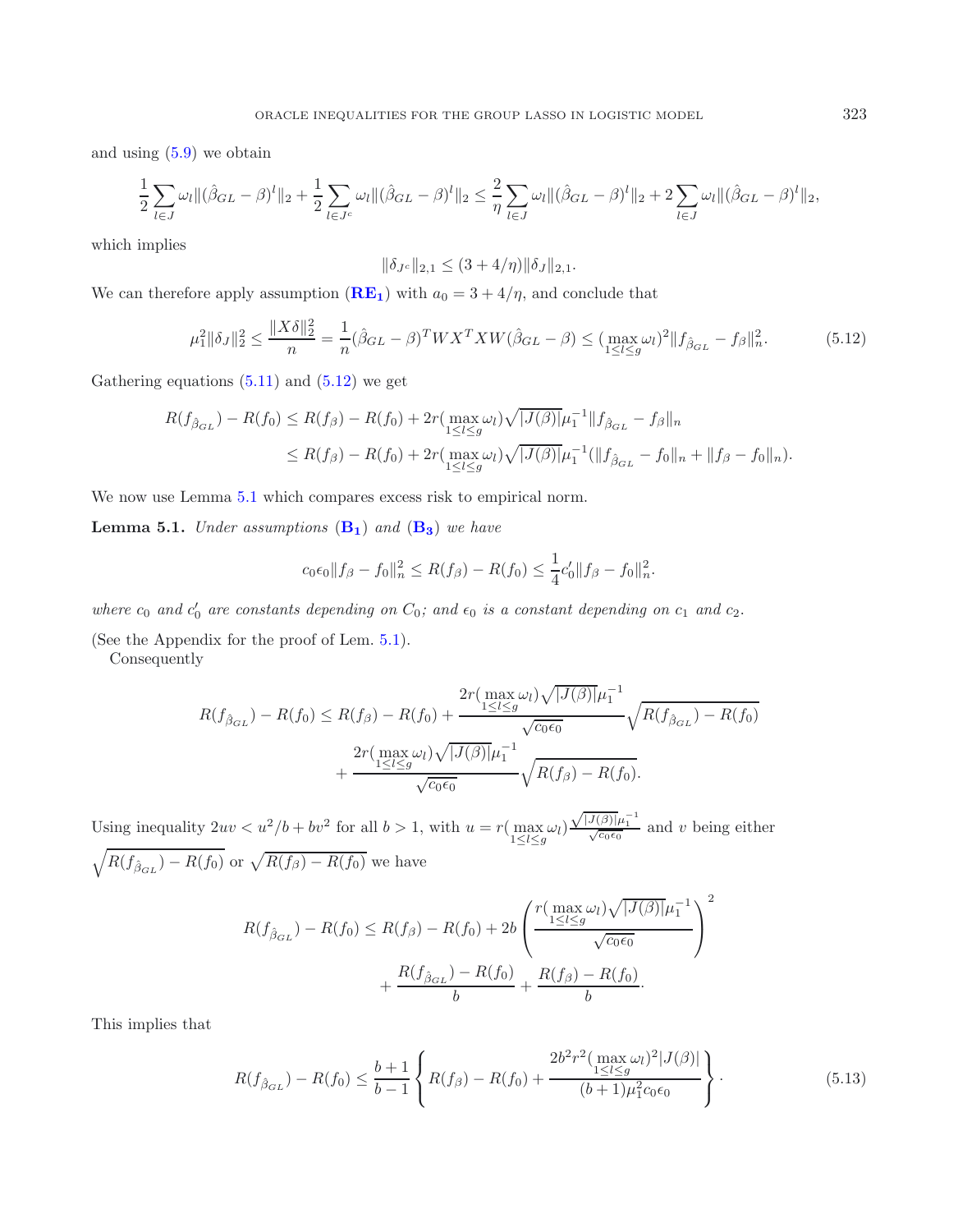Now taking  $b = 1 + 2/\eta$  leads to

<span id="page-15-2"></span><span id="page-15-1"></span>
$$
R(f_{\hat{\beta}_{GL}}) - R(f_0) \le (1+\eta) \left\{ R(f_{\beta}) - R(f_0) + \frac{c(\eta)r^2(\max\limits_{1 \le l \le g} \omega_l)^2|J(\beta)|}{\mu_1^2 c_0 \epsilon_0} \right\}.
$$
\n(5.14)

According to inequalities  $(5.10)$  and  $(5.14)$  we conclude that on event A,

$$
R(f_{\hat{\beta}_{GL}}) - R(f_0) \le (1+\eta) \left\{ R(f_{\beta}) - R(f_0) + \frac{c(\eta)r^2(\max_{1 \le l \le g} \omega_l)^2|J(\beta)|}{\mu_1^2 c_0 \epsilon_0} \right\},
$$
\n(5.15)

where  $c(\eta) = 2(1 + 2/\eta)^2/(2 + 2/\eta)$ . Inequality [\(2.4\)](#page-5-1) of the Theorem [2.2](#page-4-1) follows. Inequality [\(2.5\)](#page-5-2) follows from Lemma 5.1. This ends the proof of the Theorem 2.2 by considering (5.6). Lemma [5.1.](#page-14-0) This ends the proof of the Theorem [2.2](#page-4-1) by considering [\(5.6\)](#page-12-1).

## **5.3. Proof of Corollary [2.5](#page-5-4)**

Set  $\delta = W(\hat{\beta}_{GL} - \beta_0)$ , Line [\(2.9\)](#page-6-2) of Corollary [2.5](#page-5-4) follows directly from equation [\(5.15\)](#page-15-1) with  $\beta = \beta_0$  and  $\eta = 1$ . Note that on the event  $A$  defined in  $(5.2)$ , we have

$$
\|\delta_{J(\beta_0)^c}\|_{2,1} \le 3 \|\delta_{J(\beta_0)}\|_{2,1}.\tag{5.16}
$$

Indeed, since  $\hat{\beta}_{GL}$  is the minimizer of  $\hat{R}(f_{\beta}) + r \sum_{l=1}^{g} \omega_{l} ||\beta^{l}||_{2}$ ,

$$
R(f_{\hat{\beta}_{GL}}) - R(f_{\beta_0}) + r \sum_{l=1}^{g} \omega_l ||\hat{\beta}_{GL}^l||_2 \le \frac{1}{n} \varepsilon^T X(\hat{\beta}_{GL} - \beta_0) + r \sum_{l=1}^{g} \omega_l ||\beta_0^l||_2
$$

which implies

<span id="page-15-3"></span>
$$
r||W\hat{\beta}_{GL}||_{2,1} \leq \sum_{l=1}^{g} \frac{1}{n} \sqrt{\sum_{j \in G_l} \left(\sum_{i=1}^{n} (z_{ij})\epsilon_i\right)^2} ||(\hat{\beta}_{GL} - \beta_0)^l||_2 + r||W\beta_0||_{2,1}.
$$

On the event A we have

$$
||W(\hat{\beta}_{GL})_{J(\beta_{0})}||_{2,1} + ||W(\hat{\beta}_{GL})_{J^{c}(\beta_{0})}||_{2,1} \leq \frac{1}{2} (||W(\hat{\beta}_{GL} - \beta_{0})_{J(\beta_{0})}||_{2,1} + ||W(\hat{\beta}_{GL})_{J^{c}(\beta_{0})}||_{2,1}) + ||W(\beta_{0})_{J(\beta_{0})}||_{2,1}.
$$

This yields to  $(5.16)$ . Line  $(2.10)$  follows from line  $(2.9)$  by applying Lemma [5.1.](#page-14-0) Line  $(2.11)$  follows from line [\(2.10\)](#page-6-3) by using Equation [\(5.12\)](#page-14-1) and  $\|\delta\|_{2,1}^2 \le 16s \|\delta_{J(\beta_0)}\|_2^2$ . Line [\(2.12\)](#page-6-5) is the consequence of the Lemma [A.3](#page-20-0) with  $a_l = ||(\hat{\beta}_{GL} - \beta_0)^l||_2$  and  $\sqrt{2}$ 

$$
b_1 = \frac{12rs \left(\max_{1 \leq l \leq g} \omega_l\right)^2}{\mu^2(s, 3)c_0\epsilon_0(\min_{1 \leq l \leq g} \omega_l)}.
$$

## **5.4. Proof of Theorem [2.8](#page-7-3)**

On the event A defined in [\(5.2\)](#page-11-1), using inequality [\(5.1\)](#page-11-2) with  $\beta = \beta_0$  yields

$$
R(f_{\hat{\beta}_{GL}}) - R(f_{\beta_0}) \le \sum_{l=1}^{g} \frac{3r\omega_l}{2} \| (\hat{\beta}_{GL} - \beta_0)^l \|_2.
$$
 (5.17)

<span id="page-15-0"></span>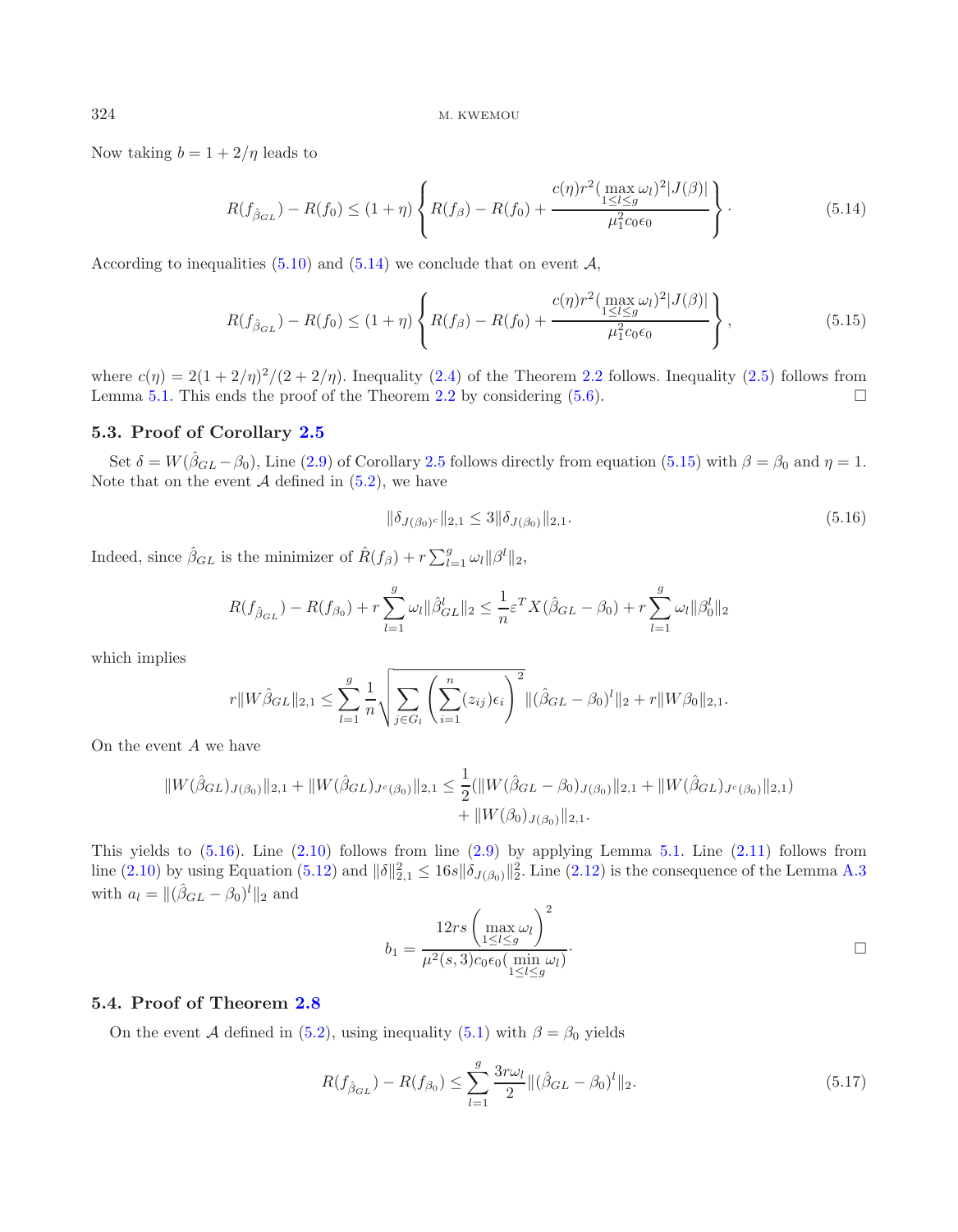<span id="page-16-0"></span>By Lemma [A.1](#page-19-0) we have,

$$
\frac{\langle h, h \rangle_{f_{\beta_0}}}{\|h\|_{\infty}^2} (\exp(-\|h\|_{\infty}) + \|h\|_{\infty} - 1) \le R(f_{\hat{\beta}_{GL}}) - R(f_{\beta_0})
$$
\n(5.18)

where

$$
h(z_i) = (f_{\hat{\beta}_{GL}} - f_{\beta_0})(z_i) = \sum_{l=1}^{g} \sum_{j \in G_l} (\hat{\beta}_{GL,j} - \beta_{0j}) z_{ij}.
$$

One can easily verify that  $||h||_{\infty} \le v ||\delta'||_{2,1}$  with  $\delta' = \hat{\beta}_{GL} - \beta_0$ . Equation [\(5.18\)](#page-16-0) and the decreasing of  $t \mapsto \frac{\exp(-t)+t-1}{t^2}$  lead to

$$
\frac{\delta^{'T}X^{T}DX\delta'}{n(v||\delta'||_{2,1})^{2}}(\exp(-v||\delta'||_{2,1})+v||\delta'||_{2,1}-1) \leq R(f_{\hat{\beta}_{GL}})-R(f_{\beta_{0}}).
$$

Now, inequality [\(5.16\)](#page-15-2) implies

$$
\|\delta'_{J(\beta_0)^c}\|_{2,1} \le 3 \frac{\left(\max\limits_{1 \le l \le g} \omega_l\right)}{\min\limits_{1 \le l \le g} \omega_l} \|\delta'_{J(\beta_0)}\|_{2,1}.
$$

We can therefore apply assumption  $(\mathbf{RE_2})$  $(\mathbf{RE_2})$  $(\mathbf{RE_2})$  with  $a_0 = 3(\max_{1 \leq l \leq g} \omega_l)/\min_{1 \leq l \leq g} \omega_l$  and get that

<span id="page-16-1"></span>
$$
\frac{\mu_2^2 \|\delta'_J\|_2^2}{v^2 \|\delta'\|_{2,1}^2} (\exp(-v \|\delta'\|_{2,1}) + v \|\delta'\|_{2,1} - 1) \le R(f_{\hat{\beta}_{GL}}) - R(f_{\beta_0}).
$$

We can use that  $\|\delta'\|_{2,1}^2 \le (1 + a_0)^2 |J| \|\delta'_{J}\|_{2}^2$ , with  $J = J(\beta_0)$  to write

$$
\frac{\mu_2^2}{(1+a_0)^2|J|v^2}(\exp(-v\|\delta'\|_{2,1})+v\|\delta'\|_{2,1}-1)\leq R(f_{\hat{\beta}_{GL}})-R(f_{\beta_0}).
$$

According to equation [\(5.17\)](#page-15-3) we have

$$
\exp(-v||\delta'||_{2,1}) + v||\delta'||_{2,1} - 1 \le \frac{3r(1+a_0)^2 \left(\max_{1 \le l \le g} \omega_l\right) v^2|J|}{2\mu_2^2} ||\delta'||_{2,1}.
$$
\n(5.19)

Now, a short calculation shows that for all  $a \in (0, 1]$ ,

$$
e^{\frac{-2a}{1-a}} + (1-a)\frac{2a}{1-a} - 1 \ge 0
$$
 (5.20)

Set  $a = v \|\delta'\|_{2,1}/(v \|\delta'\|_{2,1} + 2)$ . Thus  $v \|\delta'\|_{2,1} = 2a/(1-a)$  and we have

$$
e^{-v\|\delta'\|_{2,1}} + v\|\delta'\|_{2,1} - 1 \geqslant \frac{v^2\|\delta'\|_{2,1}^2}{v\|\delta'\|_{2,1} + 2}.\tag{5.21}
$$

This implies using equation [\(5.19\)](#page-16-1) that

$$
v||\delta'||_{2,1} \le \frac{3r(1+a_0)^2 \left(\max_{1 \le l \le g} \omega_l\right) |J| v/\mu_2^2}{1 - 3r(1+a_0)^2 \left(\max_{1 \le l \le g} \omega_l\right) |J| v/2\mu_2^2}.
$$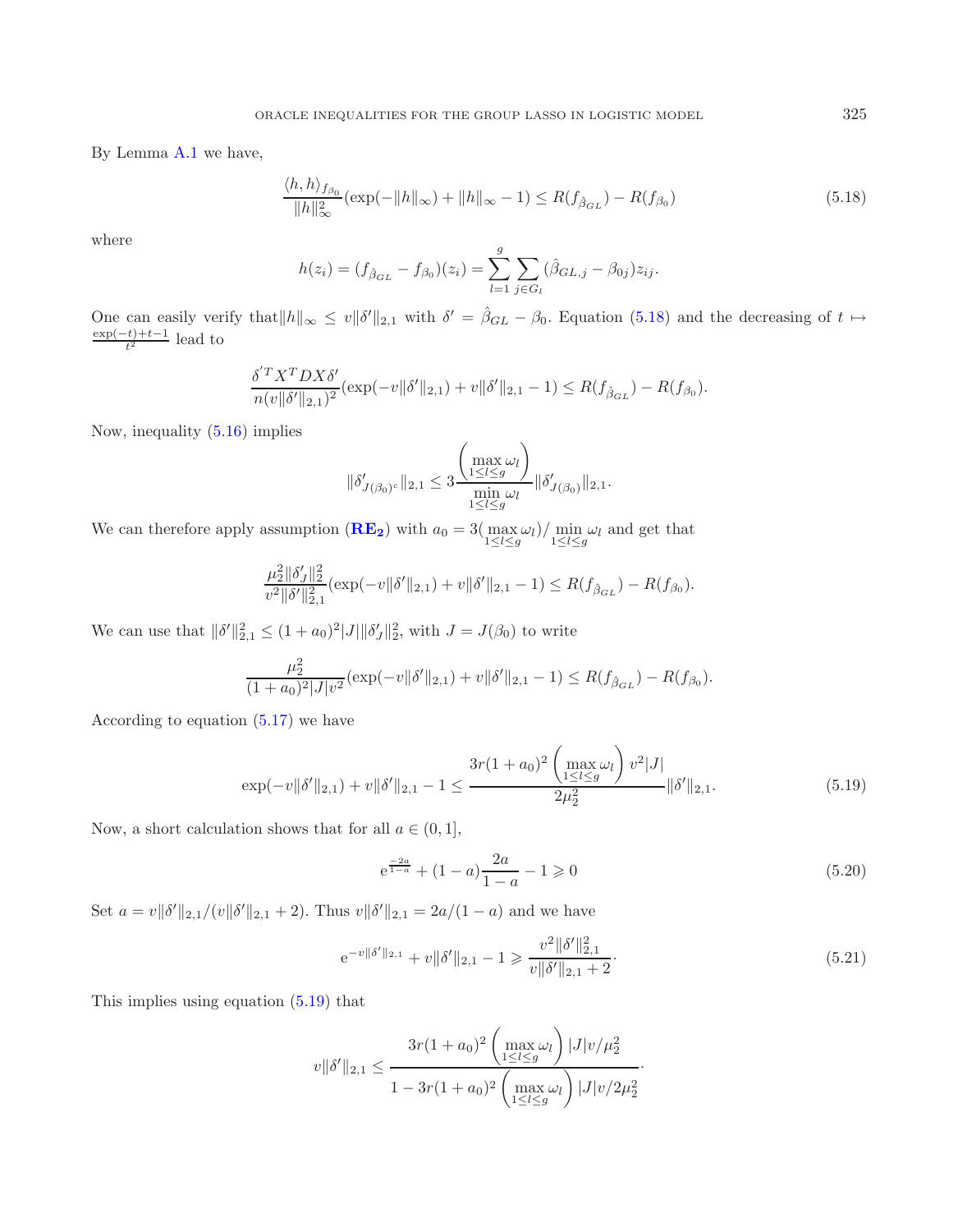Now if  $r(1 + a_0)^2 \max_{1 \leq l \leq g} \omega_l \leq \frac{\mu_2^2}{3v|J|}$ , we have  $v ||\delta' ||_{2,1} \leq 2$  and consequently

$$
\frac{\exp(-v||\delta'||_{2,1}) + v||\delta'||_{2,1} - 1}{v^2||\delta'||_{2,1}^2} \geq 1/4.
$$

Now, inequality [\(5.19\)](#page-16-1) implies

<span id="page-17-0"></span>
$$
\|\delta'\|_{2,1} \le \frac{6(1+a_0)^2|J|r\left(\max_{1\le l\le g}\omega_l\right)}{\mu_2^2}.
$$

This proves the line  $(2.14)$ . Line  $(2.13)$  follows from  $(2.14)$  by using inequality  $(5.17)$ . Line  $(2.15)$  is the conse-quence of Lemma [A.3](#page-20-0) taking  $a_l = ||(\hat{\beta}_{GL} - \beta_0)^l||_2$  and  $b_1 = 6(1 + a_0)^2 |J|r(\min_{1 \leq l \leq g} \omega_l)/\mu_2^2(s, 3)$ . Line [\(2.16\)](#page-7-5) follows from line  $(2.13)$  and inequality  $(5.18)$ .

### **5.5. Proof of Theorem [3.1](#page-8-0)**

Note that Lasso can be derived by Group Lasso by taking one predictor per group *i.e.*  $p = g$  and  $G_j = \{j\}$ for  $j \in \{1, \ldots, p\}$ . This implies, using [\(5.1\)](#page-11-2) that

$$
R(f_{\hat{\beta}_L}) - R(f_0) \le R(f_{\beta}) - R(f_0) + \sum_{j=1}^p \left| \frac{1}{n} \sum_{i=1}^n \phi_j(z_i) \varepsilon_i \right| |\hat{\beta}_{L,j} - \beta_j| + r \sum_{j=1}^p \omega_j |\beta_j| - r \sum_{j=1}^p \omega_j |\hat{\beta}_{L,j}|.
$$

For  $1 \leq j \leq p$ , set  $S_j = \sum_{i=1}^n \phi_j(z_i) \varepsilon_i$  and let us denote by  $E$ , the event

$$
E = \bigcap_{j=1}^{p} \{|S_j| \leq n r \omega_j / 2\}.
$$
\n(5.22)

We state the results on the event E and then find an upper bound of  $\mathbb{P}(\mathrm{e}^c)$ . On the event E:

$$
R(f_{\hat{\beta}_L}) - R(f_0) \le R(f_{\beta}) - R(f_0) + r \sum_{j=1}^p \omega_j |\hat{\beta}_{L,j} - \beta_j| + r \sum_{j=1}^p \omega_j |\beta_j| - r \sum_{j=1}^p \omega_j |\hat{\beta}_{L,j}|
$$
  

$$
\le R(f_{\beta}) - R(f_0) + 2r \sum_{j=1}^p \omega_j |\beta_j|.
$$

We conclude that on the event  $E$  we have

$$
R(f_{\hat{\beta}_L}) - R(f_0) \le \inf_{\beta \in \mathbb{R}^p} \left\{ R(f_{\beta}) - R(f_0) + 2r||\beta||_1 \max_{1 \le j \le p} \omega_j \right\}
$$

Now we are going to find an upper bound of  $\mathbb{P}(e^c)$ :

$$
\mathbb{P}(e^c) \leq \mathbb{P}\left(\bigcup_{j=1}^p \left\{|\sum_{i=1}^n \phi_j(z_i)(Y_i - \mathbb{E}(Y_i))| > r\omega_j n/2\right\}\right)
$$
  

$$
\leq \sum_{j=1}^p \mathbb{P}(|\sum_{i=1}^n \phi_j(z_i)(Y_i - \mathbb{E}(Y_i))| > r\omega_j n/2).
$$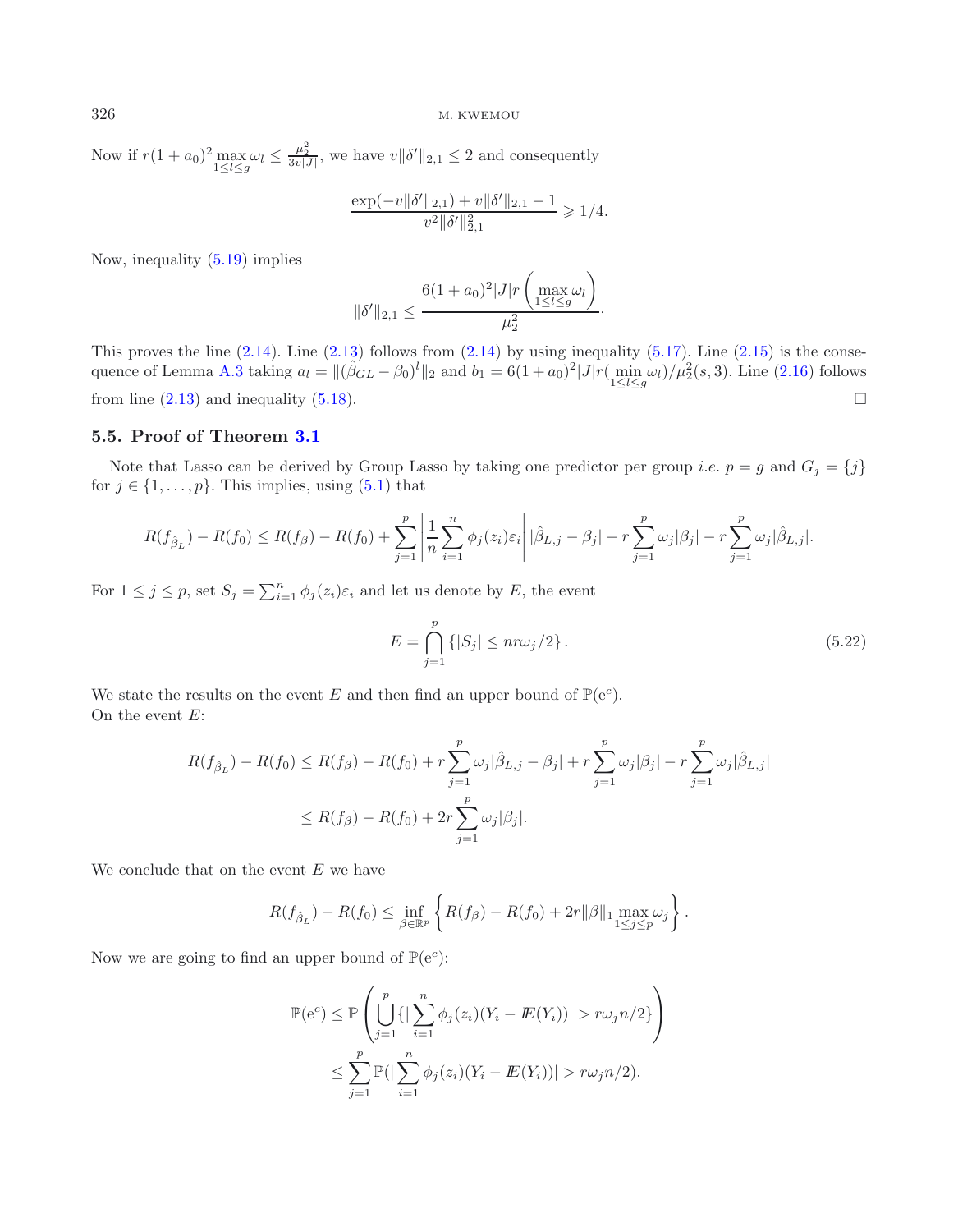For 
$$
j \in \{1, ..., p\}
$$
, set  $v_j = \sum_{i=1}^n E(\phi_j^2 \epsilon_i^2)$ . Since  $\sum_{i=1}^n \phi_j^2(z_i) \ge 4v_j$ , we have  

$$
\mathbb{P}(|S_j| > n r \omega_j/2) \le \mathbb{P}\left(|S_j| > \sqrt{2v_j(x + \log p)} + \frac{c_2}{3}(x + \log p)\right),
$$

By applying Bernstein's inequality (see [\[5,](#page-21-6) [19\]](#page-22-33)) to the right hand side of the previous inequality we get

$$
\mathbb{P}(|S_j| > nr\omega_j/2) \leq 2\exp(-x - \log p).
$$

It follows that

$$
\mathbb{P}(e^{c}) \le \sum_{j=1}^{p} \mathbb{P}(|S_{j}| > r\omega_{j}n/2) \le 2 \exp(-x).
$$
 (5.23)

<span id="page-18-1"></span><span id="page-18-0"></span> $r > 1$ .

When  $\omega_j = 1$ , for all  $j \in \{1, ..., p\}$  and  $r = A\sqrt{\frac{\log p}{n}}$ , we apply Hoeffding's inequality (see [\[5,](#page-21-6) [19\]](#page-22-33)). This leads to

<span id="page-18-2"></span>
$$
\mathbb{P}(e^c) = \mathbb{P}\left(\bigcup_{j=1}^p \left\{ \left| \sum_{i=1}^n \phi_j(z_i)(Y_i - E(Y_i)) \right| > rn/2 \right\} \right)
$$
  
\n
$$
\leq \sum_{j=1}^p \mathbb{P}\left(\left| \sum_{i=1}^n \phi_j(z_i)(Y_i - E(Y_i)) \right| > rn/2 \right)
$$
  
\n
$$
\leq 2p \exp\left(-\frac{2(rn/2)^2}{\sum_{i=1}^n 2c_2}\right) = 2p \exp\left(-\frac{r^2n}{4c_2}\right) = 2p^{1-\frac{A^2}{4c_2}}.
$$
\n(5.24)

This ends the proof of Theorem [3.1.](#page-8-0)

### **5.6. Proof of Theorem [3.2](#page-9-0)**

Fix an arbitrary  $\beta \in \mathbb{R}^p$  such that  $f_{\beta} \in \Gamma$ , and set  $\delta = W(\hat{\beta}_L - \beta)$ , where  $W = \text{Diag}(w_1, \dots, w_p)$ . It follows from inequality [\(5.15\)](#page-15-1) that

<span id="page-18-3"></span>
$$
R(f_{\hat{\beta}_L}) - R(f_0) \le (1 + \eta) \left\{ R(f_{\beta}) - R(f_0) + \frac{c(\eta) r^2 \left( \max_{1 \le j \le p} \omega_j \right)^2 |K(\beta)|}{\mu^2 c_0 \epsilon_0} \right\},
$$
\n(5.25)

where  $c(\eta) = 2(1+2/\eta)^2/(2+2/\eta)$ . This ends the proof of inequality [\(3.3\)](#page-9-3) of the Theorem [3.2.](#page-9-0) Inequality [\(3.4\)](#page-9-1) follows from Lemma [5.1.](#page-14-0) To prove inequalities [\(3.5\)](#page-9-4) and [\(3.6\)](#page-9-2) we just replace  $\omega_j$  by  $A\sqrt{\frac{\log p}{n}}$ .<br>This ends the proof of the Theorem 2.2.3 by wing (5.22) and (5.24).

This ends the proof of the Theorem [3.2](#page-9-0) by using  $(5.23)$  and  $(5.24)$ .

## **5.7. Proof of Corollary [3.3](#page-10-5)**

Set  $\delta = W(\hat{\beta}_L - \beta_0)$ . The result [\(3.9\)](#page-10-3) directly comes by taking  $\beta = \beta_0$  and  $\eta = 2$  in [\(5.25\)](#page-18-2). Note that, on the event  $E$  defined in  $(5.22)$ , we have

$$
\|\delta_{K(\beta_0)^c}\|_1 \le 3 \|\delta_{K(\beta_0)}\|_1. \tag{5.26}
$$

Indeed, since  $\hat{\beta}_L$  is the minimizer of  $\hat{R}(f_\beta) + r \sum_{j=1}^p \omega_j |\beta_j|$ , then

$$
R(f_{\hat{\beta}_L}) - R(f_{\beta_0}) + r \sum_{j=1}^p \omega_j |\hat{\beta}_{L,j}| \leq \frac{1}{n} \varepsilon^T X(\hat{\beta}_L - \beta_0) + r \sum_{j=1}^p \omega_j |\beta_{0j}|,
$$

$$
\Box
$$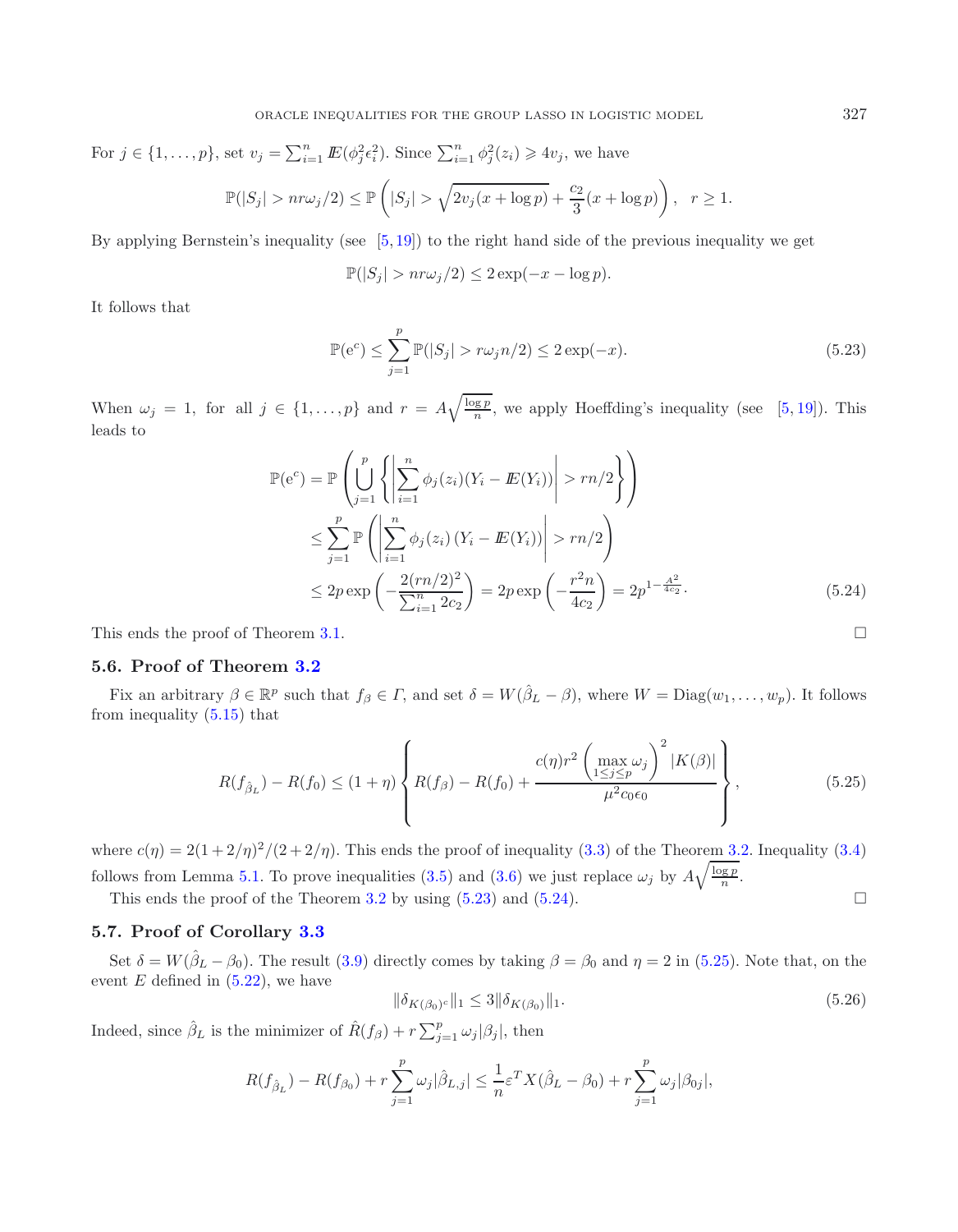which implies that

$$
r||W\hat{\beta}_L||_1 \leq \sum_{j=1}^p \left|\frac{1}{n}\sum_{i=1}^n \phi_j(z_i)\varepsilon_i\right| |\hat{\beta}_{L,j} - \beta_j| + r||W\beta_0||_1.
$$

On the event  $E$  we have

$$
||W(\hat{\beta}_L)_{K(\beta_0)}||_1 + ||W(\hat{\beta}_L)_{K^c(\beta_0)}||_1 \le \frac{1}{2} (||W(\hat{\beta}_L - \beta_0)_{K(\beta_0)}||_1 + ||W(\hat{\beta}_L)_{K^c(\beta_0)}||_1) + ||W(\beta_0)_{K(\beta_0)}||_1.
$$

Thus  $(5.26)$  follows. Line  $(3.10)$  follows from line  $(3.9)$  by applying Lemma [5.1.](#page-14-0) Line  $(3.11)$  follows from line  $(3.10)$ by using inequality  $(5.12)$  and  $\|\delta\|_1^2 \le 16s \|\delta_{K(\beta_0)}\|_2^2$ . The last line follows from Lemma [A.3](#page-20-0) in Appendix with  $a_j = |\hat{\beta}_{L,j} - \beta_{0j}|$  and  $\sqrt{2}$ 

$$
b_1 = \frac{12sr \left(\max\limits_{1 \leq j \leq p} \omega_j\right)^2}{\mu^2(s, 3)c_0\epsilon_0 \left(\min\limits_{1 \leq j \leq p} \omega_j\right)}.
$$

# <span id="page-19-0"></span>A. Appendix

The proof of Lemma [5.1](#page-14-0) are based on property of self concordant function (see for instance [\[28](#page-22-34)]), *i.e.*, the functions whose third derivatives are controlled by their second derivatives. A one-dimensional, convex function g is called self concordant if

<span id="page-19-1"></span>
$$
|g'''(x)| \leq Cg''(x)^{3/2}.
$$

The function we use  $(g(t) = \hat{R}(g + th))$  is not really self concordant but we can bound his third derivative by the second derivative times a constant. Our results on self-concordant functions are based on the ones of [\[2](#page-21-4)]. He has used and extended tools from convex optimization and self-concordance to provide simple extensions of theoretical results for the square loss to logistic loss. We use the same kind of arguments and state some relations between excess risk and prediction loss in the context of nonparametric logistic model, where  $f_0$  is not necessarily linear as assumed in [\[2\]](#page-21-4). Precisely we extend Proposition 1 in [\[2](#page-21-4)] to the functions which are not necessarily linear (see Lem. [A.1\)](#page-19-0). This allows us to establish Lemma [5.1.](#page-14-0)

**Lemma A.1.** *For all*  $h, f : \mathbb{R}^d \to \mathbb{R}$ *, we have* 

$$
\frac{\langle h, h \rangle_f}{\|h\|_{\infty}^2} (\exp(-\|h\|_{\infty}) + \|h\|_{\infty} - 1) \le R(f + h) - R(f) + (q_f - q_{f_0})(h),
$$
\n(A.1)

$$
R(f+h) - R(f) + (q_f - q_{f_0})(h) \le \frac{\langle h, h \rangle_f}{\|h\|_{\infty}^2} (\exp(\|h\|_{\infty}) - \|h\|_{\infty} - 1),
$$
\n(A.2)

*and*

$$
\langle h, h \rangle_f e^{-\|h\|_{\infty}} \le \langle h, h \rangle_{f+h} \le \langle h, h \rangle_f e^{\|h\|_{\infty}}.
$$
\n(A.3)

*Proof of Lemma* [A.1](#page-19-0). We use the following lemma (see [\[2](#page-21-4)], Lem. 1) that we recall here:

**Lemma A.2.** Let g be a convex three times differentiable function  $g : \mathbb{R} \to \mathbb{R}$  such that for all  $t \in \mathbb{R}$   $|g'''(t)| \leq S_{\alpha}''(t)$  for some  $S > 0$ . Then, for all  $t > 0$ .  $Sg''(t)$ *, for some*  $S \geq 0$ *. Then, for all*  $t \geq 0$ *:* 

$$
\frac{g''(0)}{S^2}(\exp(-St) + St - 1) \le g(t) - g(0) - g'(0)t \le \frac{g''(0)}{S^2}(\exp(St) - St - 1). \tag{A.4}
$$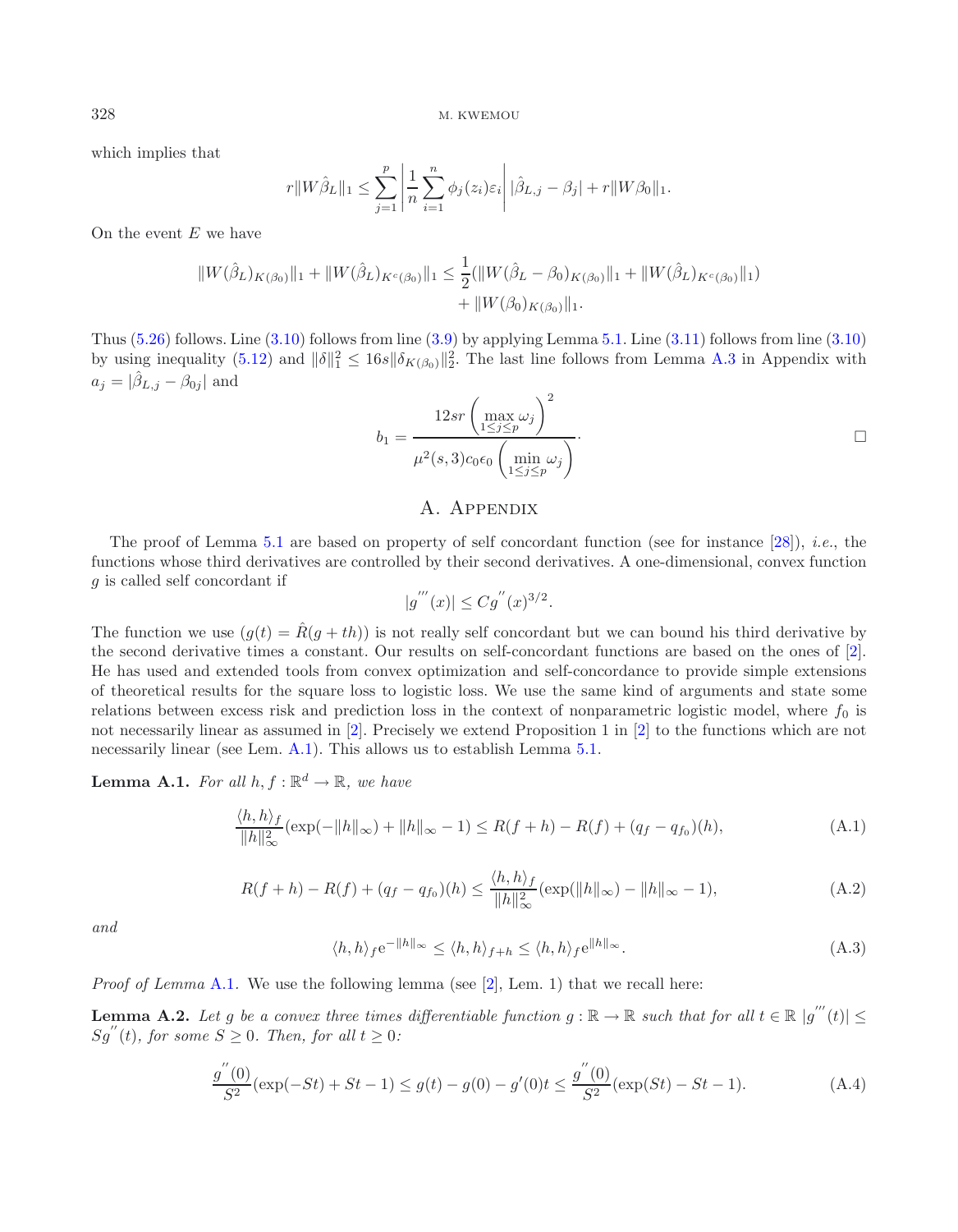We refer to Appendix A of  $[2]$  for the proof of this lemma.

Set

$$
g(t) = \hat{R}(f + th) = \frac{1}{n} \sum_{i=1}^{n} l((f + th)(z_i)) - Y_i(f + th)(z_i), \quad f, h \in H,
$$

where  $l(u) = \log(1 + \exp(u))$ . A short calculation leads to  $l'(u) = \pi(u)$ ,  $l''(u) = \pi(u)(1 - \pi(u))$ ,  $l'''(u) = \pi(u)[1 - \pi(u)][1 - 2\pi(u)]$ . It follows that  $\pi(u)[1-\pi(u)][1-2\pi(u)]$ . It follows that

$$
g''(t) = \frac{1}{n} \sum_{i=1}^{n} h^{2}(z_{i}) l''((f+th)(z_{i})) = \langle h, h \rangle_{f+th},
$$

and

$$
g'''(t) = \frac{1}{n} \sum_{i=1}^{n} h^{3}(z_{i}) l'''((f+th)(z_{i})).
$$

Since  $l'''(u) \le l''(u)$  we have,

$$
|g'''(t)| = \left| \frac{1}{n} \sum_{i=1}^{n} h^3(z_i) l'''((f+th)(z_i)) \right|
$$
  

$$
\leq \frac{1}{n} \sum_{i=1}^{n} h^2(z_i) l''((f+th)(z_i)) ||h||_{\infty} = ||h||_{\infty} g''(t).
$$

We now apply Lemma [A.2](#page-19-1) to  $g(t)$  with  $S = ||h||_{\infty}$ , taking  $t = 1$ . Using equation [\(1.4\)](#page-3-2) we get the first and second inequality of Lemma A.1. Now by considering  $g(t) = \langle h, h \rangle_{f+th}$ , a short calculation leads to  $|g'(t)| \le ||h||_{\$ inequality of Lemma [A.1.](#page-19-0) Now by considering  $g(t) = \langle h, h \rangle_{f+th}$ , a short calculation leads to  $|g'(t)| \le ||h||_{\infty} g(t)$ <br>which implies  $g(0) = ||h||_{\infty} t < g(t) < g(0)$ which implies  $g(0)e^{-\|h\|_{\infty}t} \leq g(t) \leq g(0)e^{\|h\|_{\infty}t}$ . By applying the last inequality to  $g(t)$ , and taking  $t = 1$  we get the third inequality of Lemma A 1 the third inequality of Lemma [A.1.](#page-19-0)  $\Box$ 

## **A.1. Proof of Lemma [5.1](#page-14-0)**

Set  $h_0 = f_\beta - f_0$  from Lemma [A.1](#page-19-0) below,

$$
\frac{\langle h_0, h_0 \rangle_{f_0}}{\|h_0\|_{\infty}^2} (\exp(-\|h_0\|_{\infty}) + \|h_0\|_{\infty} - 1) \leq R(f_{\beta}) - R(f_0).
$$

Using assumptions  $(\mathbf{B_3})$  $(\mathbf{B_3})$  $(\mathbf{B_3})$ ,  $(\mathbf{B_1})$  and the decreasing of  $t \mapsto \frac{\exp(-t)+t-1}{t^2}$ , we claim that there exists  $c_0 = c_2(C_2, c_1) > 0$  such that  $c_0(C_0, c_1) > 0$  such that

$$
c_0 \le \frac{\exp(-\|h_0\|_{\infty}) + \|h_0\|_{\infty} - 1)}{\|h_0\|_{\infty}^2}.
$$

According to assumption  $(\mathbf{B}_1)$  $(\mathbf{B}_1)$  $(\mathbf{B}_1)$ , there exists  $0 \le \epsilon_0 \le 1/2$  such that for  $1 \le i \le n$ 

$$
\epsilon_0 \leq \pi(f_0(z_i))(1-\pi(f_0(z_i))) \leq 1-\epsilon_0.
$$

The proof of the left hand side of Lemma [5.1](#page-14-0) follows from the fact that  $\epsilon_0 \|h_0\|_n^2 \le \langle h_0, h_0 \rangle_{f_0}$ . From the second<br>line of Lemma A 1 we have line of Lemma [A.1](#page-19-0) we have

$$
R(f_{\beta}) - R(f_0) \leq \frac{\langle h_0, h_0 \rangle_{f_0}}{\|h_0\|_{\infty}^2} (\exp(||h_0||_{\infty}) - ||h_0||_{\infty} - 1).
$$

Using assumption  $(\mathbf{B_3})$  $(\mathbf{B_3})$  $(\mathbf{B_3})$  and increasing of  $t \mapsto \frac{\exp(t)-t-1}{t^2}$  thus there exists  $c'_0 = c'_0(C_0, c_1) > 0$  such that

$$
R(f_{\beta}) - R(f_0) \le c'_0 \langle h_0, h_0 \rangle_{f_0}
$$
  

$$
\le c'_0 \frac{1}{4} ||h_0||_n^2.
$$

This end the proof of the right hand side of the Lemma [5.1.](#page-14-0)

<span id="page-20-0"></span>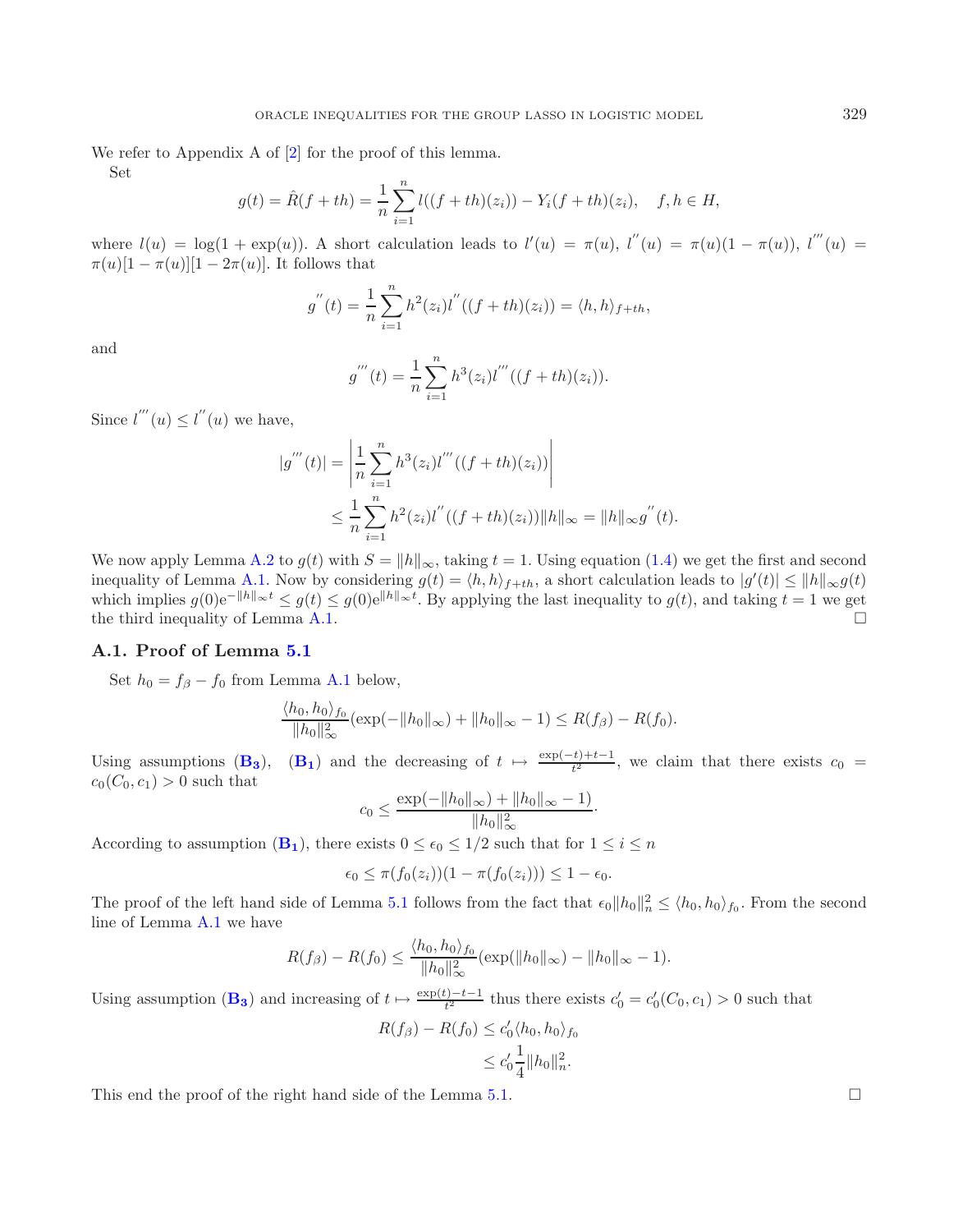**Lemma A.3.** If we assume that  $\sum_{i=1}^{p} a_j \leq b_1$  with  $a_j > 0$ , this implies that  $\sum_{i=1}^{p} a_j^q \leq b_1^q$ , with  $1 \leq q \leq 2$ .

# **A.2. Proof of Lemma [A.3](#page-20-0)**

<span id="page-21-5"></span>We start by writing

$$
\sum_{i=1}^{p} a_j^q = \sum_{i=1}^{p} a_j^{2-q} a_j^{2q-2}
$$
  
 
$$
\leq \left(\sum_{i=1}^{p} a_j\right)^{2-q} \left(\sum_{i=1}^{p} a_j^2\right)^{q-1}.
$$

Since  $\sum_{i=1}^{p} a_j^2 \leq (\sum_{i=1}^{p} a_j)^2 \leq b_1^2$ , thus

$$
\sum_{i=1}^{p} a_j^q \le b_1^{2-q} b_1^{2q-2} = b_1^q. \tag{A.5}
$$

This ends the proof.

**Lemma A.4** (Bernstein's inequality). Let  $X_1, \ldots, X_n$  be independent real valued random variables such that *for all*  $i \leq n$ ,  $X_i \leq b$  *almost surely, then we have* 

$$
\mathbb{P}\left[\left|\sum_{i=1}^n X_i - \mathbb{E}(X_i)\right| \geqslant \sqrt{2vx} + bx/3\right] \leq 2\exp(-x),
$$

where  $v = \sum_{i=1}^{n} \mathbb{E}(X_i^2)$ .

This lemma is obtain by gathering Proposition 2.9 and inequality  $(2.23)$  from [\[19](#page-22-33)].

**Lemma A.5** (Hoeffding's inequality). Let  $X_1, \ldots, X_n$  be independent random variables such that  $X_i$  takes its *values in*  $[a_i, b_i]$  *almost surely for all*  $i \leq n$ . Then for any positive x, we have

$$
\mathbb{P}\left[\left|\sum_{i=1}^n X_i - \mathbb{E}(X_i)\right| \geqslant x\right] \leq 2 \exp\left(-\frac{2x^2}{\sum_{i=1}^n (b_i - a_i)^2}\right).
$$

This lemma is a consequence of Proposition 2.7 in [\[19\]](#page-22-33).

*Acknowledgements.* We are grateful to two anonymous reviewers, the Associate Editor and Editor for their helpful comments which led to considerable improvements in the paper. We would like to thank Marie-Luce Taupin for the careful reading of the manuscript and for her helpful comments. We also thank Sarah Lemler for helpful discussions.

### **REFERENCES**

- <span id="page-21-0"></span>[1] H. Akaike, Information theory and an extension of the maximum likelihood principle. In *Second International Symposium on Information Theory* (*Tsahkadsor, 1971*). Akadémiai Kiadó, Budapest (1973) 267-281.
- <span id="page-21-4"></span>[2] F. Bach, Self-concordant analysis for logistic regression. *Electron. J. Statist.* **4** (2010) 384–414.
- <span id="page-21-1"></span>[3] P.L. Bartlett, S. Mendelson and J. Neeman, 1-regularized linear regression: persistence and oracle inequalities. *Probab. Theory Relat. Fields* **154** (2012) 193–224.
- <span id="page-21-3"></span>[4] P.J. Bickel, Y. Ritov and A.B. Tsybakov, Simultaneous analysis of Lasso and Dantzig selector. *Ann. Statist.* **37** (2009) 1705– 1732.
- <span id="page-21-6"></span>[5] S. Boucheron, G. Lugosi and O. Bousquet, Concentration inequalities. *Adv. Lect. Machine Learn.* (2004) 208–240.
- <span id="page-21-2"></span>[6] F. Bunea, A.B. Tsybakov and M.H. Wegkamp, Aggregation and sparsity via l<sup>1</sup> penalized least squares. In *Learning theory*, vol. 4005 of *Lect. Notes Comput. Sci.* Springer, Berlin (2006) 379–391.